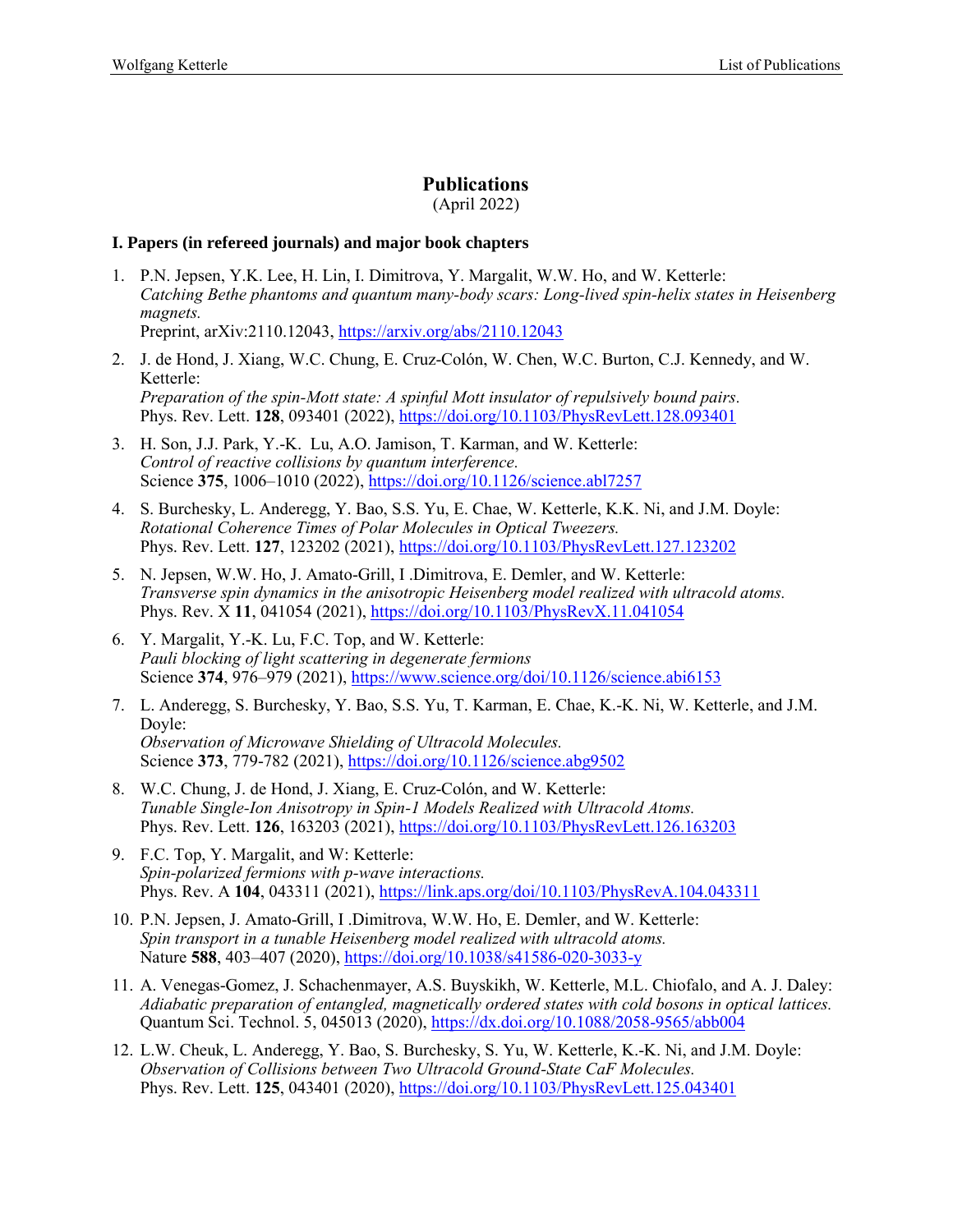13. A. Venegas-Gomez, A.S Buyskikh, J. Schachenmayer, W. Ketterle, and A.J. Daley: *Dynamics of rotated spin states and magnetic ordering with two-component bosonic atoms in optical lattices.*

Phys. Rev. A **102**, 023321 (2020),<https://doi.org/10.1103/PhysRevA.102.023321>

- 14. W. Lunden, L. Du, M. Cantara, P. Barral, A.O. Jamison, and W. Ketterle: *Enhancing the capture velocity of a Dy magneto-optical trap with two-stage slowing.* Phys. Rev. A **101**, 063403 (2020), <https://doi.org/10.1103/PhysRevA.101.063403>
- 15. H. Son, J.J. Park, W. Ketterle, and A.O. Jamison: *Collisional Cooling of Ultracold Molecules.* Nature **580**, 197 (2020),<https://doi.org/10.1038/s41586-020-2141-z>
- 16. T. Secker, J. Amato-Grill, W. Ketterle, and S. Kokkelmans: *High-precision analysis of Feshbach resonances in a Mott insulator.* Phys. Rev. A **101**, 04270 (2020), <https://doi.org/10.1103/PhysRevA.101.042703>
- 17. F. Scazza, G. Valtolina, A. Amico,P. E. S. Tavares, M. Inguscio, W. Ketterle,G. Roati,and M. Zaccanti: *Exploring emergent heterogeneous phases in strongly repulsive Fermi gases.* Phys. Rev. A **101**, 013603 (2020)[, https://doi.org/10.1103/PhysRevA.101.013603](https://doi.org/10.1103/PhysRevA.101.013603)
- 18. I. Dimitrova, N. Jepsen, A. Buyskikh, A. Venegas-Gomez, J. Amato-Grill, A. Daley, and W. Ketterle: *Enhanced Superexchange in a Tilted Mott Insulator.* Phys. Rev. Lett. **124**, 043204 (2020),<https://doi.org/10.1103/PhysRevLett.124.043204>
- 19. J.-R. Li, B. Shteynas, and W. Ketterle: *Floquet Heating in Interacting Atomic Gases with an Oscillating Force.* Phys. Rev. A **100**, 033406 (2019)[, https://doi.org/10.1103/PhysRevA.100.033406](https://doi.org/10.1103/PhysRevA.100.033406)
- 20. L. Anderegg, L.W. Cheuk, Y. Bao, S. Burchesky, W. Ketterle, K.-K. Ni, and J.M. Doyle: *An Optical Tweezer Array of Ultracold Molecules.* Science **365**, 1156-1158 (2019), DOI 10.1126/science.aax1265, <http://science.sciencemag.org/content/365/6458/1156.abstract>
- 21. J. Amato-Grill, N. Jepsen, I. Dimitrova, W. Lunden, and W. Ketterle: *Interaction Spectroscopy of a Two-component Mott Insulator.* Phys. Rev. A **99**, 033612 (2019),<https://doi.org/10.1103/PhysRevA.99.033612>
- 22. B. Shteynas, J. Lee, F.C. Top, J.-R. Li, A.O. Jamison, G. Juzeliunas, and W. Ketterle: *How to dress radio-frequency photons with tunable momentum.* Phys. Rev. Lett. 123, 033203 (2019), https://doi.org/10.1103/PhysRevLett.123.033203
- 23. L.W. Cheuk, L. Anderegg, B.L. Augenbraun, Y. Bao, S. Burchesky, W. Ketterle, and J.M. Doyle: *-Enhanced Imaging of Molecules in an Optical Trap.* Phys. Rev. Lett. **121**, 083201 (2018),<https://doi.org/10.1103/PhysRevLett.121.083201>
- 24. A. Amico, F. Scazza, G. Valtolina, P. E. S. Tavares, W. Ketterle, M. Inguscio, G. Roati, and M. Zaccanti: *Time-Resolved Observation of Competing Attractive and Repulsive Short-Range Correlations in Strongly Interacting Fermi Gases.* Phys. Rev. Lett. **121**, 253602 (2018),<https://doi.org/10.1103/PhysRevLett.121.253602>
- 25. L. Anderegg, B.L. Augenbraun, Y. Bao, S. Burchesky, L.W. Cheuk, W. Ketterle, and J.M. Doyle: *Laser cooling of optically trapped molecules.* Nature Physics 2018, DOI 10.1038/s41567-018-0191-z, <https://doi.org/10.1038/s41567-018-0191-z>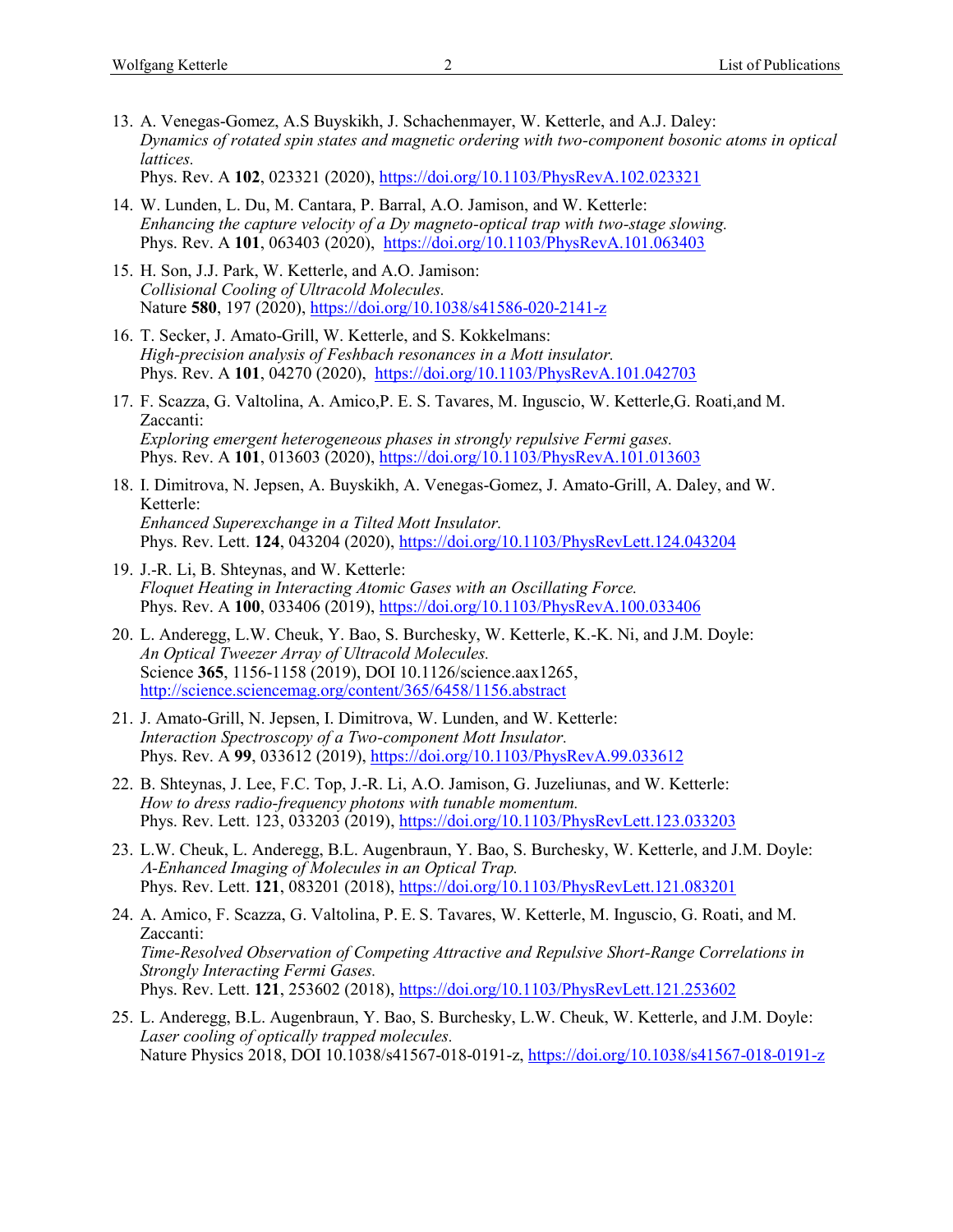- 26. T.M. Rvachov, H. Son, J.J. Park, S. Ebadi, M.W. Zwierlein, W. Ketterle, and A.O. Jamison: *Two-Photon Spectroscopy of the <sup>23</sup>Na<sup>6</sup>Li Triplet Ground State.* Phys. Chem. Chem. Phys. 2018, DOI:10.1039/c7cp08481a, preprint, arXiv:1712.06776, <https://doi.org/10.1039/C7CP08481A>
- 27. T.M. Rvachov, H. Son, J.J. Park, P.M. Notz, T.T. Wang, M.W. Zwierlein, W. Ketterle, and A.O. Jamison: *Photoassociation of Ultracold <sup>23</sup>Na<sup>6</sup>Li .* Phys. Chem. Chem. Phys. 2018, DOI:10.1039/c7cp08480c, preprint, arXiv:1712.06772, <https://doi.org/10.1039/C7CP08480C>
- 28. I. Dimitrova, W. Lunden, J. Amato-Grill, N. Jepsen, Y. Yu, M. Messer, T. Rigaldo, G. Puentes, D. Weld, and W. Ketterle: *Observation of two-beam collective scattering phenomena in a Bose-Einstein condensate.* Phys. Rev. A **96**, 051603(R) (2017),<https://doi.org/10.1103/PhysRevA.96.051603>
- 29. T.M. Rvachov, H. Son, A.T. Sommer, S. Ebadi, J.J. Park, M.W. Zwierlein, W. Ketterle, and A.O. Jamison: *Long-Lived Ultracold Molecules with Electric and Magnetic Dipole Moments.* Phys. Rev. Lett. **119**, 143001 (2017),<https://doi.org/10.1103/PhysRevLett.119.143001>
- 30. L. Anderegg, B.L. Augenbraun, E. Chae, B. Hemmerling, N.R. Hutzler, A. Ravi, A. Collopy, J. Ye, W. Ketterle, and J.M. Doyle: *Radio Frequency Magneto-optical Trapping of CaF with High Density.* Phys. Rev. Lett. **119**, 103201 (2017),<https://doi.org/10.1103/PhysRevLett.119.103201>
- 31. E. Chae, L. Anderegg, B.L Augenbraun, A. Ravi, B. Hemmerling, N.R. Hutzler, A.L. Collopy, J. Ye, W. Ketterle, and J.M. Doyle: *One dimensional magneto-optical compression of a cold CaF molecular beam.* New Journal of Physics **19**, 033035 (2017),<http://arxiv.org/abs/1701.03254>
- 32. J. Li, J. Lee, W. Huang, S. Burchesky, B. Shteynas, F.C. Top, A.O. Jamison, and W. Ketterle: *Observation of the supersolid stripe phase in spin-orbit coupled Bose-Einstein condensates.* Nature **543**, 91 (2017),<https://doi.org/10.1038/nature21431>
- 33. W.C. Burton, C.J. Kennedy, W.C. Chung, S. Vadia, W. Chen, and W. Ketterle: *Coherence Times of Bose-Einstein Condensates beyond the Shot-Noise Limit via Superfluid Shielding.* Phys. Rev. Lett. **117**, 275301 (2016), <https://doi.org/10.1103/PhysRevLett.117.275301>
- 34. W. Ketterle: *Twenty years of Atomic Quantum Gases: 1995-2015.* in: "Universal Themes of Bose-Einstein Condensation" (Cambridge University Press, 2017), editors: N.P. Proukakis, D.W. Snoke, and P.B. Littlewood, ISBN 1107085691, [http://www.ebook.de/de/product/28003365/n\\_p\\_proukakis\\_universal\\_themes\\_of\\_bose\\_einstein\\_con](http://www.ebook.de/de/product/28003365/n_p_proukakis_universal_themes_of_bose_einstein_condensation.html) [densation.html](http://www.ebook.de/de/product/28003365/n_p_proukakis_universal_themes_of_bose_einstein_condensation.html)
- 35. J. Li, W. Huang, B. Shteynas, S. Burchesky, F.C. Top, E. Su, J. Lee, A.O. Jamison, and W. Ketterle: *Spin-Orbit Coupling and Spin Textures in Optical Superlattices.* Phys. Rev. Lett. **117**, 185301 (2016),<https://doi.org/10.1103/PhysRevLett.117.185301>
- 36. B. Hemmerling, E. Chae, A. Ravi, L. Anderegg, G.K. Drayna, N.R. Hutzler, A.L. Collopy, J. Ye, W. Ketterle, and J.M. Doyle: *Laser slowing of CaF molecules to near the capture velocity of a molecular MOT.* J. Phys. B: At. Mol. Opt. Phys. **49**, 174001 (2016),<https://doi.org/10.1088/0953-4075/49/17/174001>
- 37. C.J. Kennedy, W.C. Burton, W.C. Chung, and W. Ketterle: *Observation of Bose-Einstein Condensation in a Strong Synthetic Magnetic Field.* Nature Physics **11**, 859–864 (2015),<http://dx.doi.org/10.1038/nphys3421>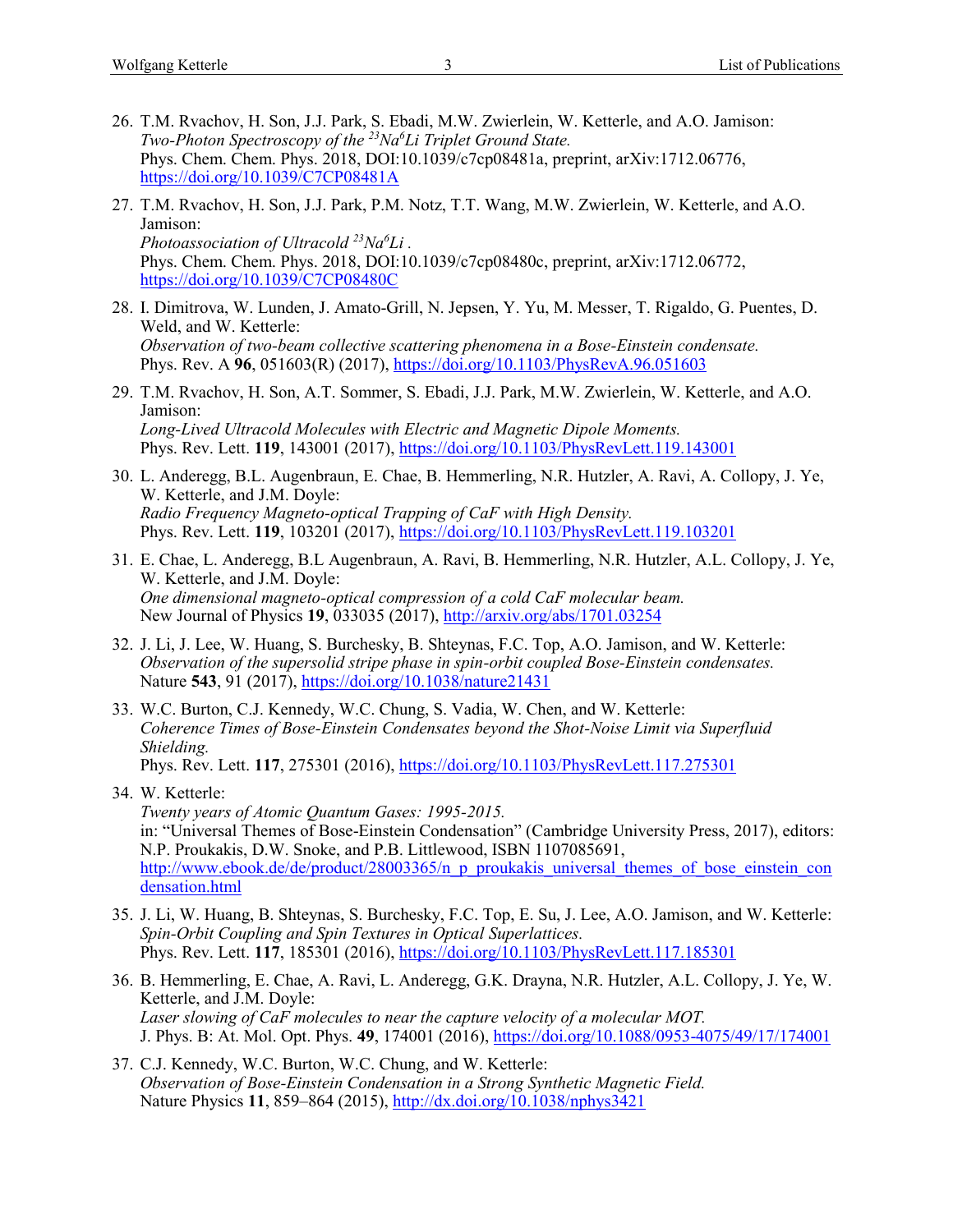- 38. J. Schachenmayer, D.M. Weld, H. Miyake, G.A. Siviloglou, W. Ketterle, and A.J. Daley: *Adiabatic cooling of bosons in lattices to magnetically-ordered quantum states.* Phys. Rev. A **92**, 041602(R) (2015),<http://link.aps.org/doi/10.1103/PhysRevA.92.041602>
- 39. T. Dubček, C.J. Kennedy, L. Lu, W. Ketterle, M. Soljačić, and H. Buljan: *Weyl points in three-dimensional optical lattices: synthetic magnetic monopoles in momentum space.* Phys. Rev. Lett. **114**, 225301 (2015),<http://link.aps.org/doi/10.1103/PhysRevLett.114.225301>
- 40. Y.S. Au, C.B. Connolly,W. Ketterle, and J.M. Doyle: *Properties of the ground 3F2 state and the excited 3P0 state of atomic thorium in cold collisions with 3He.* Phys. Rev. A **90**, 032702 (2014).
- 41. Y.S. Au, C.B. Connolly,W. Ketterle, and J.M. Doyle: *Vibrational quenching of the electronic ground state in ThO in cold collisions with <sup>3</sup>He.* Phys. Rev. A **90**, 032703 (2014).
- 42. H. Veksler, S. Fishman, and W. Ketterle: *A simple model for interactions and corrections to the Gross-Pitaevskii Equation.* Phys. Rev. A **90**, 023620 (2014),<http://link.aps.org/doi/10.1103/PhysRevA.90.023620>
- 43. C.J. Kennedy, G.A. Siviloglou, H. Miyake, W.C. Burton, and W. Ketterle: *Spin-orbit coupling and spin Hall e*ff*ect for neutral atoms without spin flips.* Phys. Rev. Lett. **111**, 225301 (2013),<http://link.aps.org/doi/10.1103/PhysRevLett.111.225301>
- 44. H. Miyake, G.A. Siviloglou, C.J. Kennedy, W.C. Burton, and W. Ketterle: *Realizing the Harper Hamiltonian with Laser-Assisted Tunneling in Optical Lattices.* Phys. Rev. Lett. **111**, 185302 (2013),<http://link.aps.org/doi/10.1103/PhysRevLett.111.185302>
- 45. C.B. Connolly, Y.S. Au, E. Chae, T.V. Tscherbul, A.A. Buchachenko, W. Ketterle, and J.M. Doyle: *Zeeman relaxation induced by spin-orbit coupling in cold antimony-helium collisions.* Phys. Rev. A **88**, 012707 (2013).
- 46. C.B. Connolly, Y.S. Au, E. Chae, T.V. Tscherbul, A.A. Buchachenko, H.-I. Lu, W. Ketterle, and J.M. Doyle: *Spin-orbit suppression of cold inelastic collisions of aluminum and helium.* Phys. Rev. Lett. **110**, 173202 (2013).
- 47. T.T. Wang, M.-S. Heo, T.M. Rvachov, D.A. Cotta, and W. Ketterle: *Deviation from Universality in Collisions of Ultracold* <sup>6</sup>Li*<sup>2</sup> Molecules.* Phys. Rev. Lett. **110**, 173203 (2013),<http://link.aps.org/doi/10.1103/PhysRevLett.110.173203>
- 48. Y.R. Lee, T.T. Wang, T.M. Rvachov, J.H. Choi, W. Ketterle, and M.-S. Heo: *Pauli paramagnetism of an ideal Fermi gas.* Phys. Rev. A **87**, 043629 (2013),<http://link.aps.org/doi/10.1103/PhysRevA.87.043629>
- 49. A. Keshet and W. Ketterle: *A distributed, graphical user interface based, computer control system for atomic physics experiments.* Rev. Sci. Instrum. **84**, 015105 (2013), <http://scitation.aip.org/content/aip/journal/rsi/84/1/10.1063/1.4773536>
- 50. M.-S. Heo, T.T. Wang, C.A. Christensen, T.M. Rvachov, D.A. Cotta, J.H. Choi, Y.R. Lee, and W. Ketterle: *Formation of Ultracold Fermionic NaLi Feshbach Molecules.* Phys. Rev. A **86**, 021602 (2012),<http://link.aps.org/doi/10.1103/PhysRevA.86.021602>
- 51. Y.R. Lee, M.-S. Heo, J.H. Choi, T.T. Wang, C.A. Christensen, T.M. Rvachov, and W. Ketterle: *Compressibility of an Ultracold Fermi Gas with Repulsive Interactions.* Phys. Rev. A **85**, 063615 (2012),<http://link.aps.org/doi/10.1103/PhysRevA.85.063615>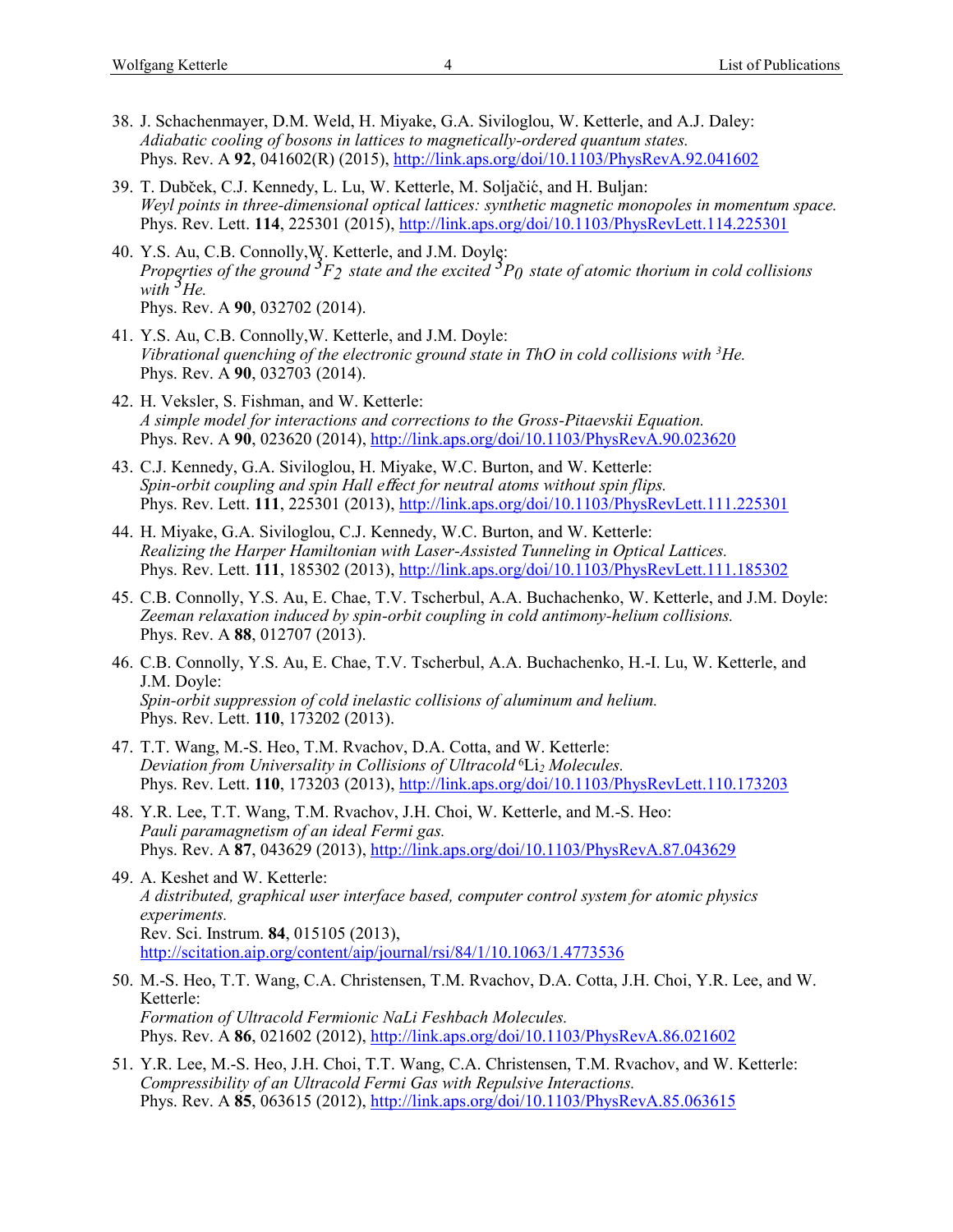- 52. C. Sanner, E.J. Su, W. Huang, A. Keshet, J. Gillen, and W. Ketterle: *Correlations and Pair Formation in a Repulsively Interacting Fermi Gas.* Phys. Rev. Lett. **108**, 240404 (2012),<http://link.aps.org/doi/10.1103/PhysRevLett.108.240404>
- 53. H. Miyake, G.A. Siviloglou, G. Puentes, D.E. Pritchard, W. Ketterle, and D.M. Weld: *Bragg Scattering as a Probe of Atomic Wavefunctions and Quantum Phase Transitions in Optical Lattices* Phys. Rev. Lett. **107**, 175302 (2011),<http://link.aps.org/doi/10.1103/PhysRevLett.107.175302>
	-
- 54. P. Medley, D.M. Weld, H. Miyake, D.E. Pritchard, and W. Ketterle: *Spin gradient demagnetization cooling of ultracold atoms.* Phys. Rev. Lett. **106**, 195301 (2011),<http://link.aps.org/doi/10.1103/PhysRevLett.106.195301>
- 55. C. Sanner, E.J. Su, A. Keshet, W. Huang, J. Gillen, R. Gommers, and W. Ketterle: *Speckle Imaging of Spin Fluctuations in a Strongly Interacting Fermi Gas.* Phys. Rev. Lett. **106**, 010402 (2011),<http://link.aps.org/doi/10.1103/PhysRevLett.106.010402>
- 56. W. Ketterle: *Comment on ''Electromagnetic Wave Dynamics in Matter-Wave Superradiant Scattering''.* Phys. Rev. Lett. **106**, 118901 (2011).
- 57. D.M. Weld, H. Miyake, P. Medley, D.E. Pritchard, and W. Ketterle: *Thermometry and Refrigeration in a Two-Component Mott Insulator of Ultracold Atoms.* Phys. Rev. A **82**, 051603 (2010).
- 58. C. Sanner, E.J. Su, A. Keshet, R. Gommers, Y. Shin, W. Huang, and W. Ketterle: *Suppression of Density Fluctuations in a Quantum Degenerate Fermi Gas* Phys. Rev. Lett. **105**, 040402 (2010).
- 59. C.B. Connolly, Y.S. Au, S.C. Doret, W. Ketterle, and J.M. Doyle: *Large spin relaxation rates in trapped submerged-shell atoms.* Phys. Rev. **A**, 81, 010702(R) (2010).
- 60. D.M. Weld, P. Medley, H. Miyake, D. Hucul, D.E. Pritchard, and W. Ketterle: *Spin gradient thermometry for ultracold atoms in optical lattices.* Phys. Rev. Lett. **103**, 245301 (2009).
- 61. G.B. Jo, Y.R. Lee, J.H. Choi, C.A. Christensen, T.H. Kim, J.H. Thywissen, D.E. Pritchard, and W. Ketterle: *Itinerant ferromagnetism in a Fermi gas of ultracold atoms.* Science **325**, 1521-1524 (2009).
- 62. S.C. Doret, C.B. Connolly, W. Ketterle, and J.M. Doyle: *Buffer-Gas Cooled Bose-Einstein Condensate.* Phys. Rev. Lett. **103**, 103005 (2009).
- 63. A. Schirotzek, Y. Shin, C.H. Schunck, and W. Ketterle: *Determination of the Superfluid Gap in Atomic Fermi Gases by Quasiparticle Spectroscopy.* Phys. Rev. Lett. **101**, 140403 (2008).
- 64. C.A. Christensen, S. Will, M. Saba, G.-B. Jo, Y. Shin, W. Ketterle, and D.E. Pritchard: *Trapping of Ultracold Atoms in a Hollow-core Photonic Crystal Fiber.* Phys. Rev. A **78**, 033429 (2008).
- 65. Y. Shin, A. Schirotzek, C.H. Schunck, and W. Ketterle: *Realization of a strongly interacting Bose-Fermi mixture from a two-component Fermi gas.* Phys. Rev. Lett. **101**, 070404 (2008).
- 66. C.H. Schunck, Y. Shin, A. Schirotzek, and W. Ketterle: *Determination of the fermion pair size in a resonantly interacting superfluid.* Nature **454**, 739-743 (2008).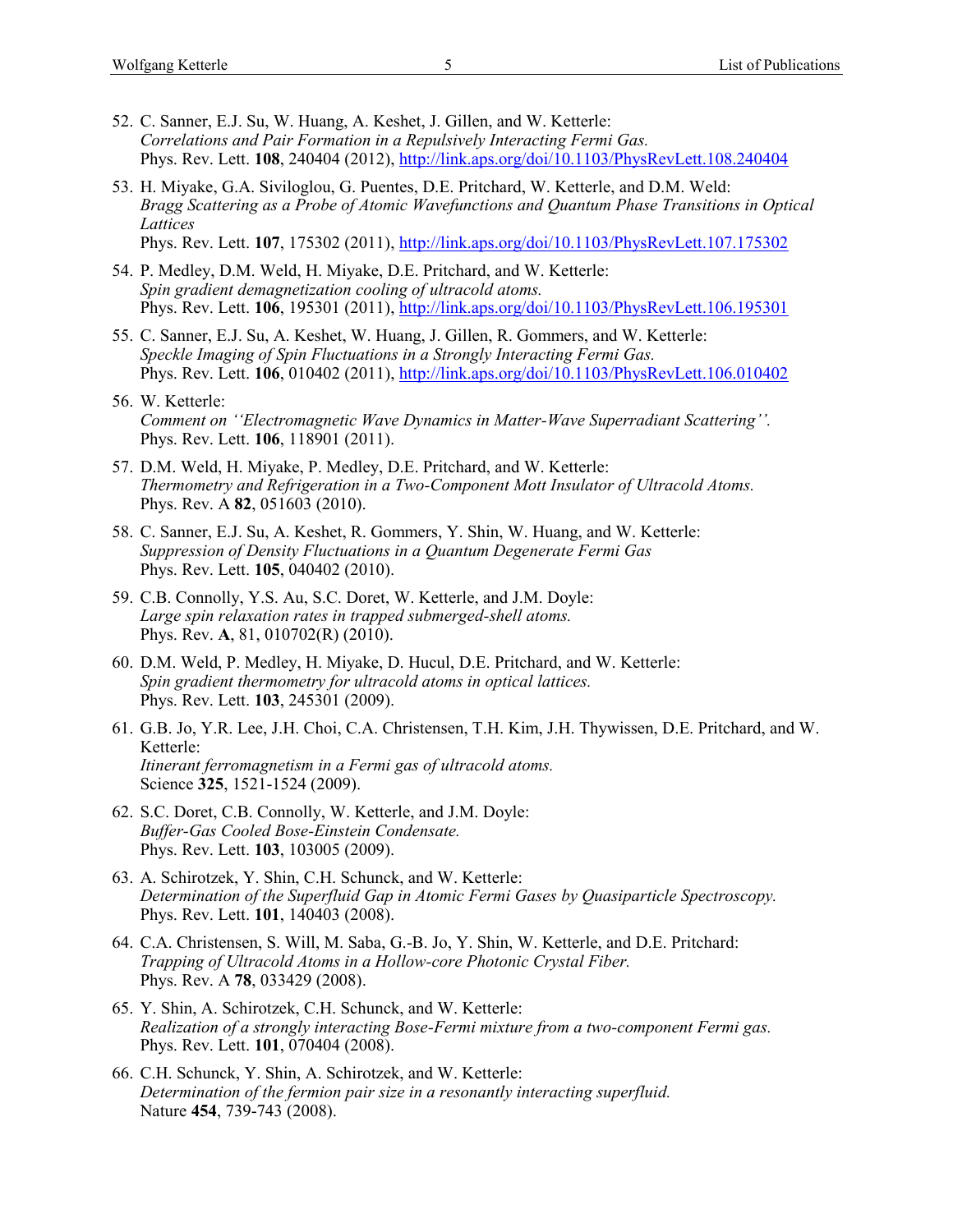- 67. W. Ketterle and M. W. Zwierlein: *Making, probing and understanding ultracold Fermi gases.* in *Ultracold Fermi Gases*, Proceedings of the International School of Physics "Enrico Fermi", Course CLXIV, Varenna, 20 - 30 June 2006, edited by M. Inguscio, W. Ketterle, and C. Salomon (IOS Press, Amsterdam) 2008, pp. 95-287; e-print, arXiv: 0801.2500; Rivista del Nuovo Cimento **31**, 247-422 (2008).
- 68. Y. Shin, C.H. Schunck, A. Schirotzek, and W. Ketterle: *Phase diagram of a two-component Fermi gas with resonant interactions.* Nature **451**, 689-693 (2008).
- 69. D. E. Miller, J. K. Chin and C. A. Stan, Y. Liu, W. Setiawan, C. Sanner, and W. Ketterle: *Critical velocity for superfluid flow across the BEC-BCS crossover.* Phys. Rev. Lett. **99**, 070402 (2007).
- 70. G.B. Jo, J.H. Choi, C.A. Christensen, Y.R. Lee, T.A. Pasquini, W. Ketterle, and D.E. Pritchard: *Matter-Wave Interferometry with Phase Fluctuating Bose-Einstein Condensates.* Phys. Rev. Lett. **99**, 240406 (2007).
- 71. Y. Shin, C.H. Schunck, A. Schirotzek, and W. Ketterle: *Tomographic RF Spectroscopy of a Trapped Fermi Gas at Unitarity.* Phys. Rev. Lett. **99**, 090403 (2007).
- 72. J.G.E. Harris, S.V. Nguyen, S.C. Doret, W. Ketterle, and J.M. Doyle: *Spin-Exchange Collisions of Submerged Shell Atoms Below 1 Kelvin.* Phys. Rev. Lett. **99**, 223201-4 (2007).
- 73. G.-B. Jo, J.-H. Choi, C.A. Christensen, T.A. Pasquini, Y.-R. Lee, W. Ketterle, and D.E. Pritchard: *Phase Sensitive Recombination of Two Bose-Einstein Condensates on an Atom Chip.* Phys. Rev. Lett. **98**, 180401 (2007).
- 74. J. Mun, P. Medley, G.K. Campbell, L.G. Marcassa, D.E. Pritchard, and W. Ketterle: *Phase diagram for a Bose-Einstein condensate moving in an optical lattice.* Phys. Rev. Lett. **99**, 150604 (2007).
- 75. C.H. Schunck, Y. Shin, A. Schirotzek, M.W. Zwierlein,and W. Ketterle: *Pairing Without Superfluidity: The Ground State of an Imbalanced Fermi Mixture.* Science **316**, 867-870 (2007); Erratum Science **322**, 1634 (2008)
- 76. M. Boyd, E.W. Streed, P. Medley, G.K. Campbell, J. Mun, W. Ketterle, and D.E. Pritchard: *Atom trapping with a thin magnetic film.* Phys. Rev. A **76**, 043624-5 (2007).
- 77. G.-B. Jo, Y. Shin, S. Will, T. A. Pasquini, M. Saba, W. Ketterle, D. E. Pritchard, M. Vengalattore, and M. Prentiss,: *Long Phase Coherence Time and Number Squeezing of two Bose-Einstein Condensates on an Atom Chip.* Phys. Rev. Lett. **98**, 030407 (2007).
- 78. C.H. Schunck, M.W. Zwierlein, A. Schirotzek, and W. Ketterle: *Superfluid Expansion of a Rotating Fermi Gas.* Phys. Rev. Lett. **98**, 050404 (2007).
- 79. M.W. Zwierlein and W. Ketterle: *Comment on "Pairing and Phase Separation in a Polarized Fermi Gas"* Science, **314**, 54a (2006).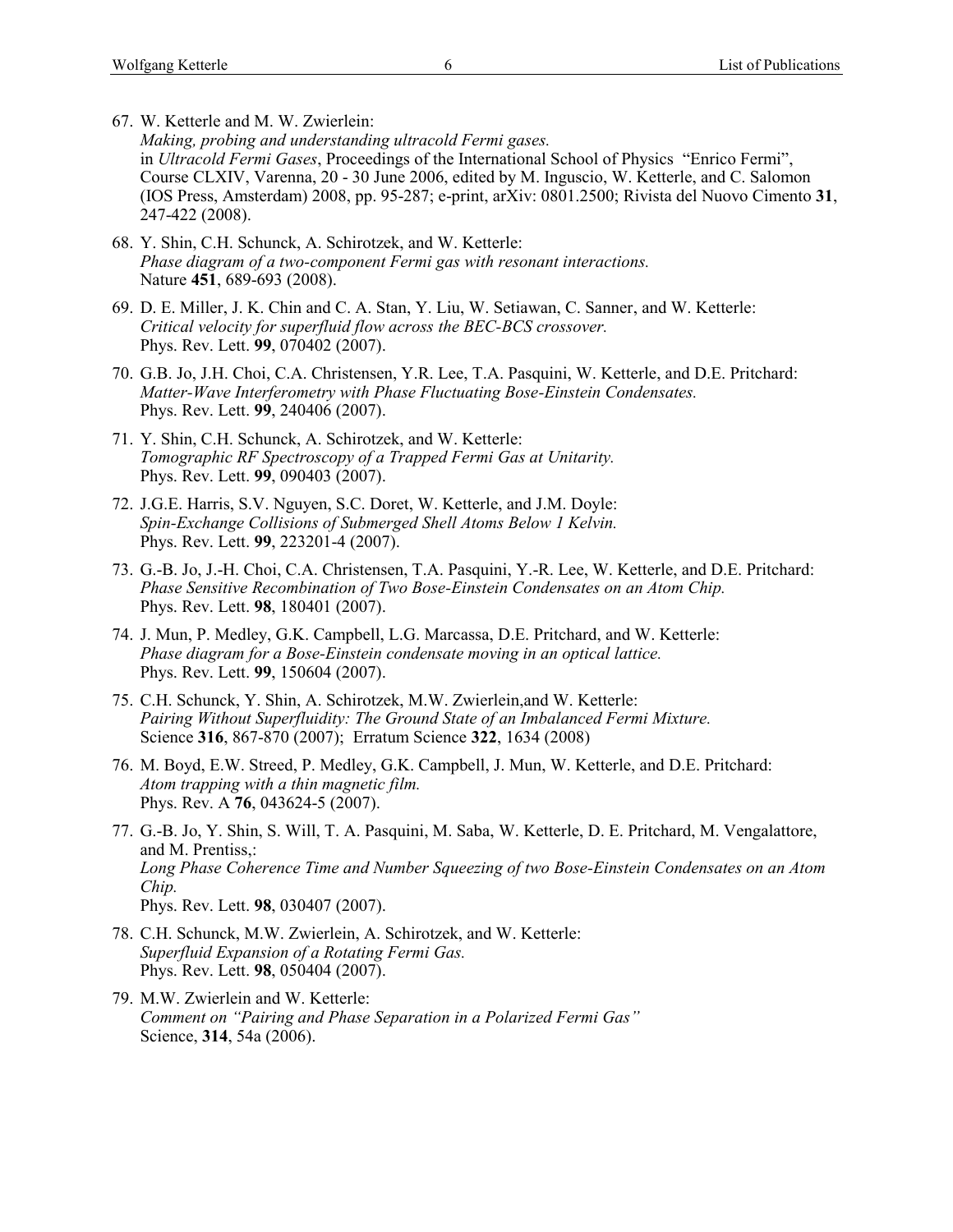- 80. G.K. Campbell, J. Mun, M. Boyd, P. Medley, A.E. Leanhardt, L. Marcassa, D.E. Pritchard, W. Ketterle: *Imaging the Mott Insulator Shells By Using Atomic Clock Shifts.* Science **313**, 649-652 (2006).
- 81. J.K. Chin, D.E. Miller, Y. Liu, C. Stan, W. Setiawan, C. Sanner, K. Xu, W. Ketterle: *Evidence for Superfluidity of Ultracold Fermions in an Optical Lattice.* Nature **443**, 961-964 (2006).
- 82. Y. Shin, M. W. Zwierlein, C. H. Schunck, A. Schirotzek, and W. Ketterle: *Observation of Phase Separation in a Strongly-Interacting Imbalanced Fermi Gas.* Phys. Rev. Lett. **97**, 030401 (2006).
- 83. E.W. Streed, J. Mun, M. Boyd, G.K. Campbell, P. Medley, W. Ketterle, D.E. Pritchard: *Continuous and Pulsed Quantum Zeno Effect.* Phys. Rev. Lett. **97**, 260402 (2006).
- 84. T. A. Pasquini, M. Saba, G. Jo, Y. Shin, W. Ketterle, D. E. Pritchard, T. A. Savas, N. Mulders: *Low Velocity Quantum Reflection of Bose-Einstein Condensates.* Phys. Rev. Lett. **97**, 093201 (2006).
- 85. M.W. Zwierlein, C.H. Schunck, A. Schirotzek, W. Ketterle: *Direct Observation of the Superfluid Phase Transition in Ultracold Fermi Gases.* Nature **442**, 54-58 (2006).
- 86. Vitaly V. Kocharovsky, Vladimir V. Kocharovsky, Martin Holthaus, C.H. Raymond Ooi, Anatoly A. Svidzinsky, Wolfgang Ketterle, Marlan O. Scully: *Fluctuations in Ideal and Interacting Bose-Einstein Condensates: From the laser phase transition analogy to squeezed states and Bogoliubov quasiparticles.* Advances in Atomic, Molecular and Optical Physics **53**, 291 (2006).
- 87. K. Xu, Y. Liu, D.E. Miller, J.K. Chin, W. Setiawan, and W. Ketterle: *Observation of Strong Quantum Depletion in a Gaseous Bose-Einstein Condensate.* Phys. Rev. Lett. **96**, 180405 (2006).
- 88. M.W. Zwierlein, A. Schirotzek, C.H. Schunck, and W, Ketterle: *Fermionic Superfluidity with Imbalanced Spin Populations.* Science **311**, 492-496 (2006); published online on Dec. 22, 2005.
- 89. G.K. Campbell, J. Mun, M. Boyd, E.W. Streed, W. Ketterle, and D.E. Pritchard: *Parametric Amplification of Scattered Atom Pairs.* Phys. Rev. Lett. **96,** 020406 (2006).
- 90. E.W Streed, A.P Chikkatur, T.L Gustavson, M. Boyd, Y. Torii, D. Schneble, G.K. Campbell, D.E. Pritchard, and W. Ketterle: *Large atom number Bose-Einstein Condensate machines.* Rev. Sci. Instrum. **77**, 023106 (2006).
- 91. S.V. Nguyen, S.C. Doret, C.B. Connolly, R.A. Michniak, W. Ketterle, and J.M. Doyle: *Evaporative cooling of metastable helium in the multi-partial-wave regime.* Phys. Rev. A **72**, 060703(R) (2005).
- 92. K. Xu, Y. Liu, J.R. Abo-Shaeer, T. Mukaiyama, J.K. Chin, D.E. Miller, W. Ketterle, K.M. Jones, and E. Tiesinga: *Sodium Bose-Einstein Condensates in an Optical Lattice.* Phys. Rev. A **72**, 043604 (2005).
- 93. [Y. Shin,](http://xxx.lanl.gov/find/cond-mat/1/au:+Shin_Y/0/1/0/all/0/1) [G.-B. Jo,](http://xxx.lanl.gov/find/cond-mat/1/au:+Jo_G/0/1/0/all/0/1) [M. Saba,](http://xxx.lanl.gov/find/cond-mat/1/au:+Saba_M/0/1/0/all/0/1) [T.A. Pasquini,](http://xxx.lanl.gov/find/cond-mat/1/au:+Pasquini_T/0/1/0/all/0/1) [W. Ketterle,](http://xxx.lanl.gov/find/cond-mat/1/au:+Ketterle_W/0/1/0/all/0/1) and [D.E. Pritchard:](http://xxx.lanl.gov/find/cond-mat/1/au:+Pritchard_D/0/1/0/all/0/1) *Optical Weak Link between Two Spatially Separate Bose-Einstein Condensates.* Phys. Rev. Lett. **95**, 170402 (2005).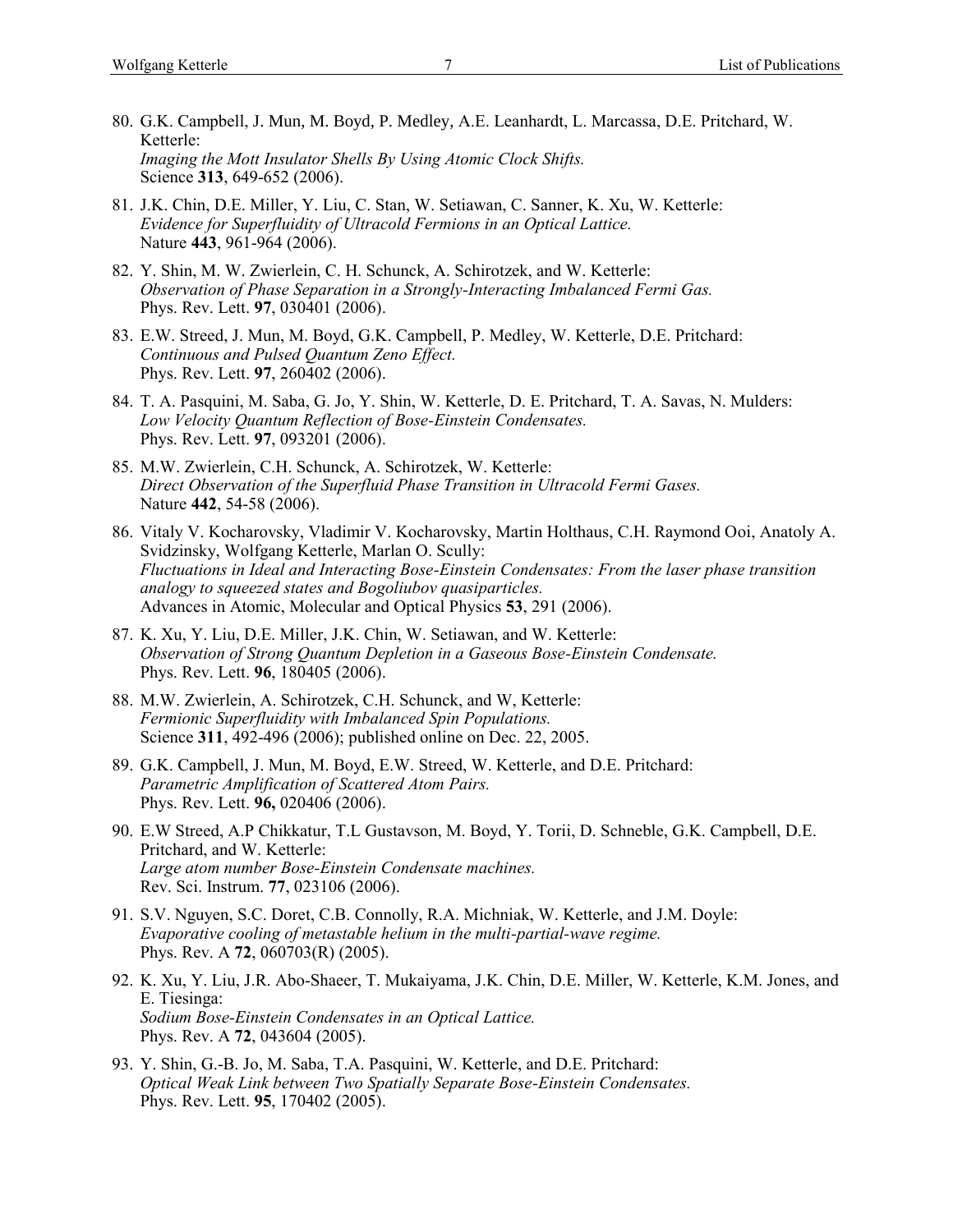- 94. Y. Shin, C. Sanner, G.-B. Jo, T. A. Pasquini, M. Saba, W. Ketterle, D. E. Pritchard, M. Vengalattore, and M. Prentiss: *Interference of Bose-Einstein condensates split with an atom chip.* Phys. Rev. A **72**, 021604(R) (2005).
- 95. M.W. Zwierlein, J.R. Abo-Shaeer, A. Schirotzek, C.H. Schunck, and W. Ketterle: *Vortices and Superfluidity in a Strongly Interacting Fermi Gas.* Nature **435**, 1047-1051 (2005), [http://dx.doi.org/10.1038/nature03858.](http://dx.doi.org/10.1038/nature03858)
- 96. C. A. Stan and W. Ketterle: *Multiple species atom source for laser-cooling experiments.* Rev. Sci. Instrum. **76**, 063113 (2005).
- 97. G.K. Campbell, A.E. Leanhardt, J. Mun, M. Boyd, E.W. Streed, W. Ketterle, and D.E. Pritchard: *Photon Recoil Momentum in Dispersive Media.* Phys. Rev. Lett. **94**, 170403 (2005).
- 98. S. V. Nguyen, J. S. Helton, K. Maussang, W. Ketterle, and John M. Doyle: *Magnetic trapping of an atomic 55Mn-<sup>52</sup>Cr mixture.* Phys. Rev. A **71**, 025602 (2005).
- 99. D.E. Miller, J.R. Anglin, J.R. Abo-Shaeer, K. Xu, J.K. Chin, and W. Ketterle: *High-Contrast Interference in a Thermal Cloud of Atoms.* Phys Rev. A **71**, 043615 (2005).
- 100. M.W. Zwierlein, C.H. Schunck, C.A. Stan, S.M.F. Raupach, and W. Ketterle: *Formation Dynamics of a Fermion Pair Condensate.* Phys. Rev. Lett. **94**, 180401 (2005).
- 101. M. Saba, T.A. Pasquini, C. Sanner, Y. Shin, W. Ketterle, and D.E. Pritchard: *Continuous measurement of the relative phase of two Bose-Einstein condensates using light scattering.* Science **307**, 1945-1948 (2005)
- 102. J.R. Abo-Shaeer, D.E. Miller, J.K. Chin, K. Xu, T. Mukaiyama, and W. Ketterle: *Coherent Molecular Optics using Sodium Dimers.* Phys. Rev. Lett. **94**, 040405 (2005).
- 103. C.H. Schunck, M.W. Zwierlein, C.A. Stan, S.M.F. Raupach, W. Ketterle, A. Simoni, E. Tiesinga, C.J. Williams, and P.S. Julienne: *Feshbach Resonances in Fermionic <sup>6</sup>Li.* Phys. Rev. A **71**, 045601 (2005).
- 104. Y. Shin, M. Saba, M. Vengalattore, T. A. Pasquini, C. Sanner, A. E. Leanhardt, M. Prentiss, D. E. Pritchard, and W. Ketterle: *Dynamical Instability of a Doubly Quantized Vortex in a Bose-Einstein condensate.* Phys. Rev. Lett. **93**, 160406 (2004)
- 105. C.A. Stan, M.W. Zwierlein, C.H. Schunck, S.M.F. Raupach, and W. Ketterle: *Observation of Feshbach resonances between two different atomic species.* Phys. Rev. Lett. **93**, 143001 (2004).
- 106. T.A. Pasquini, Y. Shin, C. Sanner, M. Saba, A. Schirotzek, D.E. Pritchard, and W. Ketterle: *Quantum reflection of atoms from a solid surface at normal incidence.* Phys. Rev. Lett. **93**, 223201 (2004).
- 107. M.W. Zwierlein, C.A. Stan, C.H. Schunck, S.M.F. Raupach, A.J. Kerman, and W. Ketterle: *Condensation of Pairs of Fermionic Atoms Near a Feshbach Resonance.* Phys. Rev. Lett. **92**, 120403 (2004).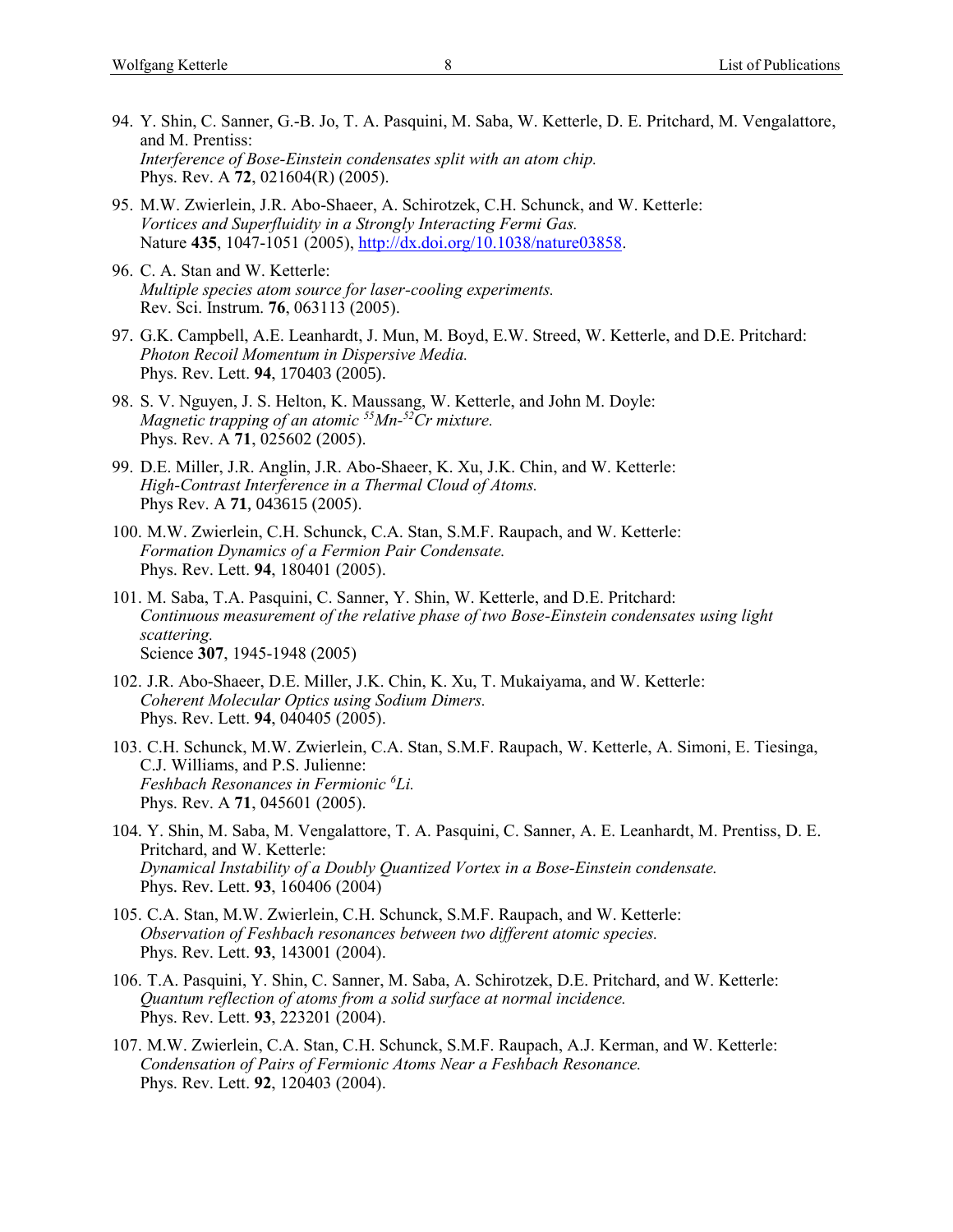- 108. T. Mukaiyama, J. R. Abo-Shaeer, K. Xu, J. K. Chin, and W. Ketterle: *Dissociation and Decay of Ultracold Sodium Molecules.* Phys. Rev. Lett. **92**, 180402 (2004).
- 109. J.G.E. Harris, R.A. Michniak, S.V. Nguyen, W. Ketterle, and J.M. Doyle: *Buffer gas cooling and trapping of atoms with small magnetic moments.* Europhys. Lett. **67**, 198–204 (2004).
- 110. Y. Shin, M. Saba, A. Schirotzek, T.A. Pasquini, A.E. Leanhardt, D.E. Pritchard, and W. Ketterle: *Distillation of Bose-Einstein condensates in a double-well potential.* Phys. Rev. Lett. **92**, 150401 (2004).
- 111. D. Schneble, G.K. Campbell, E.W. Streed, M. Boyd, D.E. Pritchard, and W. Ketterle: *Raman Amplification of Matter Waves.* Phys. Rev. A **69**, 041601(R) (2004).
- 112. S. Gupta, Z. Hadzibabic, J.R. Anglin, and W. Ketterle: *Collisions in zero temperature Fermi gases.* Phys. Rev. Lett. **92**, 100401 (2004).
- 113. Y. Shin, M. Saba, T. Pasquini, W. Ketterle, D.E. Pritchard, and A.E. Leanhardt: *Atom interferometry with Bose-Einstein condensates in a double-well potential.* Phys. Rev. Lett. **92**, 050405 (2004).
- 114. M.W. Zwierlein, C.A. Stan, C.H. Schunck, S.M.F. Raupach, S. Gupta, Z. Hadzibabic, and W. Ketterle: *Observation of Bose-Einstein Condensation of Molecules.* Phys. Rev. Lett. **91**, 250401 (2003).
- 115. K. Xu, T. Mukaiyama, J.R. Abo-Shaeer, J.K. Chin, D. Miller, and W. Ketterle: *Formation of Quantum-Degenerate Sodium Molecules.* Phys. Rev. Lett. **91**, 210402 (2003).
- 116. A.E. Leanhardt, T.A. Pasquini, M. Saba, A. Schirotzek, Y. Shin, D. Kielpinski, D.E. Pritchard, and W. Ketterle: *Cooling of Bose-Einstein condensates below 500 Picokelvin.* Science **301**, 1513-1515 (2003), [http://science.sciencemag.org/content/301/5639/1513.abstract.](http://science.sciencemag.org/content/301/5639/1513.abstract)
- 117. M.W. Zwierlein, Z. Hadzibabic, S. Gupta, and W. Ketterle: *Spectroscopic insensitivity to cold collisions in a two-state mixture of fermions.* Phys. Rev. Lett. **91**, 250404 (2003).
- 118. Z. Hadzibabic, S. Gupta, C.A. Stan, C.H. Schunck, M.W. Zwierlein, K. Dieckmann, and W. Ketterle *Fifty-fold improvement in the number of quantum degenerate fermionic atoms.* Phys. Rev. Lett. **91**, 160401 (2003).
- 119. S. Gupta, Z. Hadzibabic, M.W. Zwierlein, C.A. Stan, K. Dieckmann, C.H. Schunck, E.G.M. van Kempen, B.J. Verhaar, and W. Ketterle: *RF Spectroscopy of Ultracold Fermions.* Science **300**, 1723-1726 (2003); published online in Science Express on May 8, 2003.
- 120. D. Schneble, Y. Torii, M. Boyd, E.W. Streed, D.E. Pritchard, and W. Ketterle: *The Onset of Matter-Wave Amplification in a Superradiant Bose-Einstein Condensate.* Science **300**, 475-478 (2003); published online in Science Express on March 27, 2003.
- 121. J.K. Chin, J.M. Vogels, and W. Ketterle: *Amplification of Local Instabilities in a Bose-Einstein Condensate with Attractive Interactions.* Phys. Rev. Lett. **90**, 160405 (2003).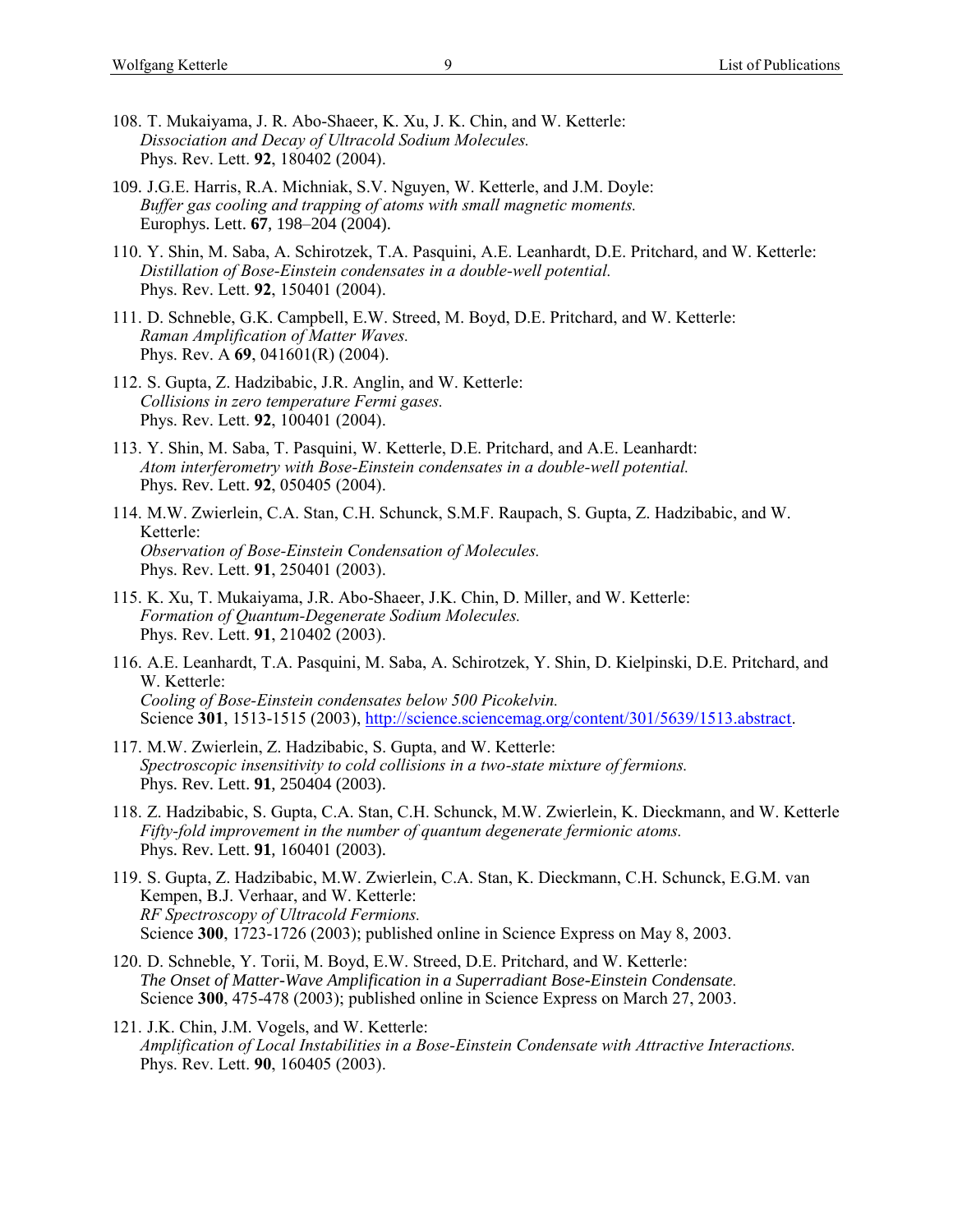- 122. A.E. Leanhardt, Y. Shin, D. Kielpinski, D.E. Pritchard, and W. Ketterle: *Coreless vortex formation in a spinor Bose-Einstein condensate.* Phys. Rev. Lett. **90**, 140403 (2003).
- 123. A.E. Leanhardt, Y. Shin, A.P. Chikkatur, D. Kielpinski, W. Ketterle, and D.E. Pritchard: *Bose-Einstein condensates near a microfabricated surface.* Phys. Rev. Lett. **90**, 100404 (2003).
- 124. J.M. Vogels, J. K. Chin, and W. Ketterle: *Coherent Collisions between Bose-Einstein Condensates.* Phys. Rev. Lett. **90**, 030403 (2003).
- 125. A. Görlitz, T.L. Gustavson, A.E. Leanhardt, R. Löw, A.P. Chikkatur, S. Gupta, S. Inouye, D.E. Pritchard, and W. Ketterle: *Sodium Bose-Einstein Condensates in the F=2 State in a Large-volume Optical Trap.* Phys. Rev. Lett. **90**, 090401 (2003).
- 126. W. Ketterle:

*When atoms behave as waves: Bose-Einstein condensation and the atom laser.* in: Les Prix Nobel 2001 (The Nobel Foundation, Stockholm, 2002), pp. 118-154. reprinted in: ChemPhysChem **3**, 736-753 (2002); Rev. Mod. Phys. **74**, 1131-1151 (2002); Int. J. Mod. Phys. B **16**, 4537-4575 (2002). Polish translation: Postepy Fizyki, Tom 54, Zeszyt 1,11-32 (2003). Russian translation: Uspekhi Fizicheskikh Nauk, **173**, 1339-1358 (2003).

- 127. K. Dieckmann, C. A. Stan, S. Gupta, Z. Hadzibabic, C. Schunck, and W. Ketterle: *Decay of ultracold fermionic lithium gas near a Feshbach resonance.* Phys. Rev. Lett. **89**, 203201 (2002).
- 128. W. Ketterle: *Superfluidity and Coherence in Bose-Einstein Condensates.* Physica Scripta **T102**, 36-38 (2002).
- 129. A.E. Leanhardt, A. Görlitz, A.P. Chikkatur, D. Kielpinski, Y. Shin, D.E. Pritchard, and W. Ketterle: *Imprinting vortices in a Bose-Einstein condensate using topological phases.* Phys. Rev. Lett. **89**, 190403 (2002).
- 130. A.P. Chikkatur, Y. Shin, A.E. Leanhardt, D. Kielpinski, E. Tsikata, T.L. Gustavson, D.E. Pritchard, and W. Ketterle: *A Continuous Source of Bose-Einstein Condensed Atoms.* Science **296**, 2193-2195 (2002); published online in Science Express on May 16, 2002.
- 131. J.M. Vogels, K. Xu, and W. Ketterle: *Generation of macroscopic pair-correlated atomic beams by four-wave mixing in Bose-Einstein condensates.* Phys. Rev. Lett. **89**, 020401 (2002).
- 132. A.E. Leanhardt, A.P. Chikkatur, D. Kielpinski, Y. Shin, T.L. Gustavson, W. Ketterle, and D.E. Pritchard: *Propagation of Bose-Einstein condensates in a magnetic waveguide.* Phys. Rev. Lett. **89**, 040401 (2002).
- 133. J.R. Anglin and W. Ketterle: *Bose-Einstein condensation of atomic gases.* Nature **416**, 211-218 (2002).
- 134. Z. Hadzibabic, C.A. Stan, K. Dieckmann, S. Gupta, M.W. Zwierlein, A. Görlitz, and W. Ketterle: *Two species mixture of quantum degenerate Bose and Fermi gases.* Phys. Rev. Lett. **88**, 160401(2002).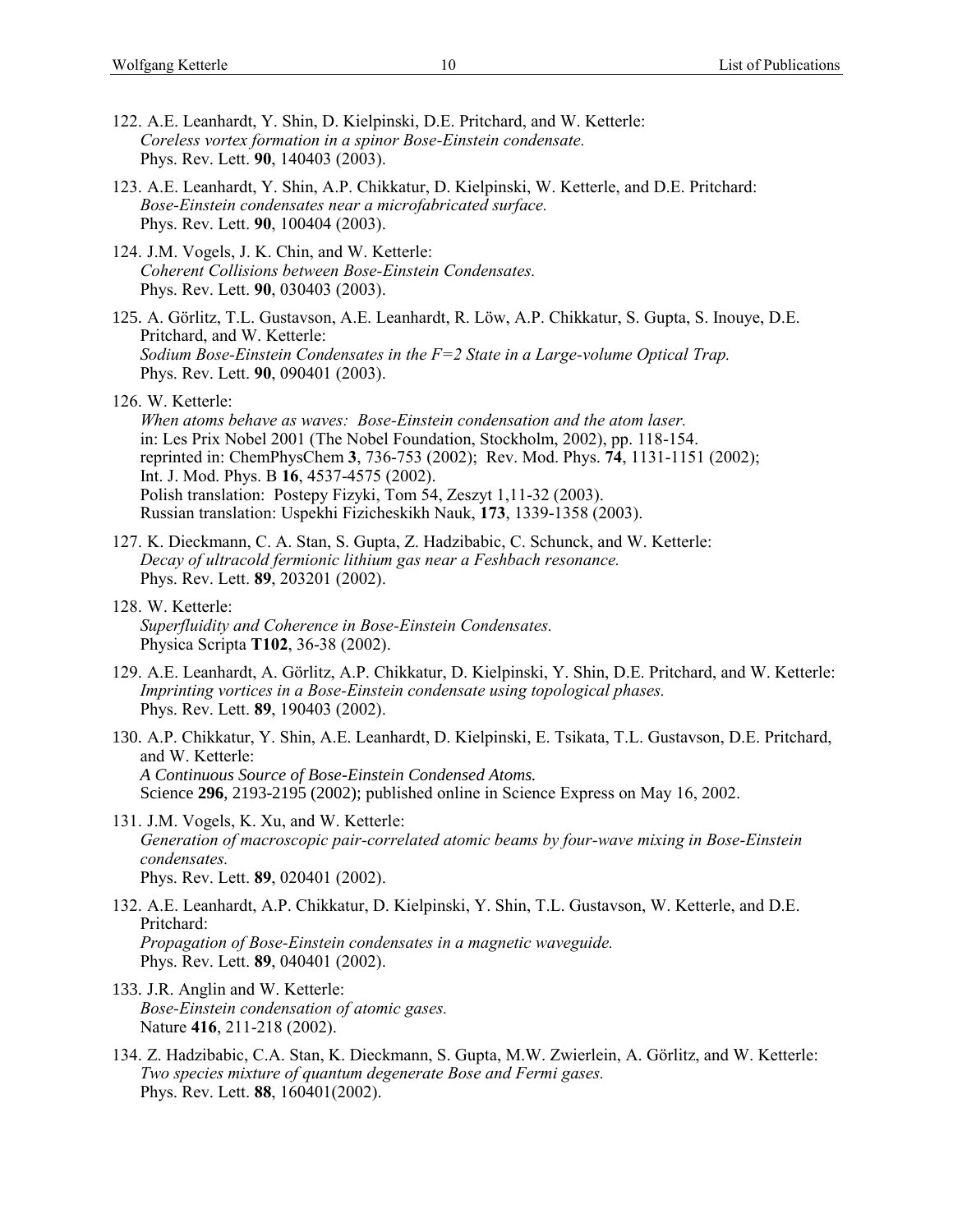- 135. J.M. Vogels, K. Xu, C. Raman, J.R. Abo-Shaeer, and W. Ketterle: *Experimental observation of the Bogoliubov transformation for a Bose-Einstein condensed gas*. Phys. Rev. Lett. **88**, 060402 (2002).
- 136. T.L. Gustavson, A.P. Chikkatur, A.E. Leanhardt, A. Görlitz, S. Gupta, D.E. Pritchard, and W. Ketterle: *Transport of Bose-Einstein Condensates with Optical Tweezers.* Phys. Rev. Lett. **88**, 020401 (2002).
- 137. J.R. Abo-Shaeer, C. Raman, and W. Ketterle: *Formation and Decay of Vortex Lattices in Bose-Einstein Condensates at Finite Temperatures.* Phys. Rev. Lett. **88**, 070409 (2002).
- 138. C. Raman, J.R. Abo-Shaeer, J.M. Vogels, K. Xu, and W. Ketterle: *Vortex Nucleation in a Stirred Bose-Einstein Condensate.* Phys. Rev. Lett. **87**, 210402 (2001).
- 139. A. Görlitz, J.M. Vogels, A.E. Leanhardt, C. Raman, T.L. Gustavson, J.R. Abo-Shaeer, A.P. Chikkatur, S. Gupta, S. Inouye, T. Rosenband, and W. Ketterle: *Realization of Bose-Einstein condensates in lower dimensions.* Phys. Rev. Lett. **87**, 130402 (2001).
- 140. S. Inouye, S. Gupta, T. Rosenband, A.P. Chikkatur, A. Görlitz, T.L. Gustavson, A.E. Leanhardt, D.E. Pritchard, and W. Ketterle: *Observation of vortex phase singularities in Bose-Einstein condensates.* Phys. Rev. Lett. **87**, 080402 (2001).
- 141. J.R. Abo-Shaeer, C. Raman, J.M. Vogels, and W. Ketterle: *Observation of Vortex Lattices in Bose-Einstein Condensates.* Science **292**, 476-479 (2001).
- 142. W. Ketterle and S. Inouye: *Collective enhancement and suppression in Bose-Einstein condensates.* Compte rendus de l'académie des sciences, Série IV - Physique Astrophysique, vol. 2, pp. 339-380 (2001); e-print cond- mat/0101424.
- 143. C. Raman, R. Onofrio, J.M. Vogels, J.R. Abo-Shaeer, and W. Ketterle: *Dissipationless flow and superfluidity in gaseous Bose-Einstein condensates.* J. Low Temp. Phys. **122**, 99-116 (2001).
- 144. W. Ketterle and S. Inouye: *Does matter wave amplification work for fermions?* Phys. Rev. Lett. **86**, 4203-4206 (2001).
- 145. A. Görlitz, A.P. Chikkatur, and W. Ketterle: *Enhancement and suppression of spontaneous emission and light scattering by quantum degeneracy.* Phys. Rev. A **63**, 041601(R) (2001).
- 146. S. Inouye, R.F.Löw, S. Gupta, T. Pfau, A. Görlitz, T. L. Gustavson, D.E. Pritchard and W. Ketterle: *Amplification of Light and Atoms in a Bose-Einstein Condensate.* Phys. Rev. Lett. **85**, 4225-4228 (2000).
- 147. R. Onofrio, C. Raman, J. M. Vogels, J.R. Abo-Shaeer, A.P. Chikkatur, and W. Ketterle: *Observation of Superfluid Flow in a Bose-Einstein Condensed Gas.* Phys. Rev. Lett. **85**, 2228-2231 (2000).
- 148. A.P. Chikkatur, A. Görlitz, D.M. Stamper-Kurn, S. Inouye, S. Gupta, and W. Ketterle: *Suppression and enhancement of impurity scattering in a Bose-Einstein condensate.* Phys. Rev. Lett. **85**, 483-486 (2000).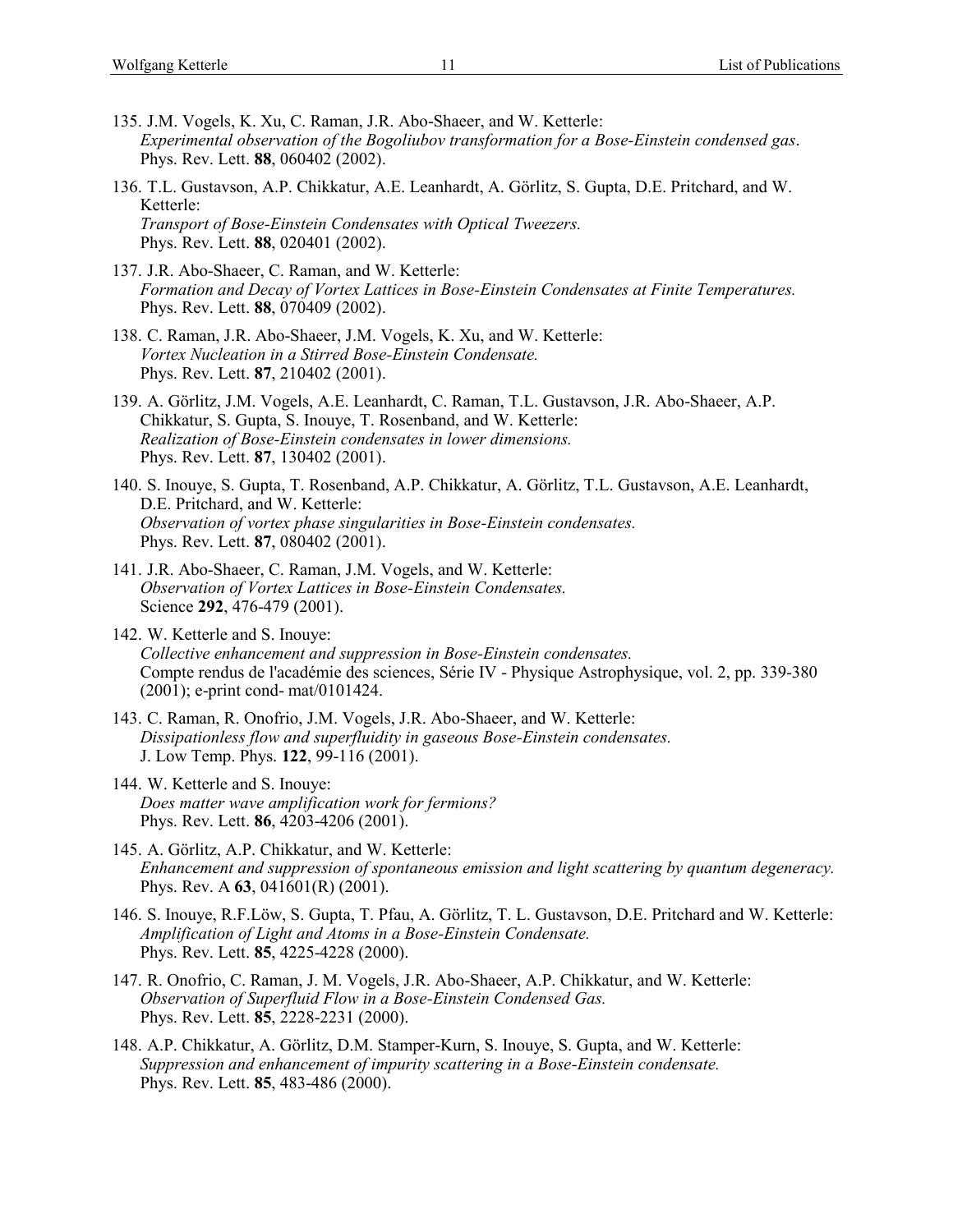149. D.M. Stamper-Kurn and W. Ketterle:

- *Spinor Condensates and Light Scattering from Bose-Einstein Condensates.* in: *Coherent Atomic Matter Waves*, Les Houches Summer School Session LXXII in 1999, edited by R. Kaiser, C. Westbrook, and F. David (Springer, NewYork, 2001), pp. 137-217; e-print condmat/0005001.
- 150. R. Onofrio, D.S. Durfee, C. Raman, M. Köhl, C.E. Kuklewicz, and W. Ketterle: *Surface excitations of a Bose-Einstein condensate.* Phys. Rev. Lett. 84, 810-813 (2000).
- 151. S. Inouye, T. Pfau, S. Gupta, A.P. Chikkatur, A. Görlitz, D.E. Pritchard, and W. Ketterle: *Observation of phase-coherent amplification of atomic matter waves.* Nature 402, 641-644 (1999).
- 152. W. Ketterle:

*Bose-Einstein condensation in dilute atomic gases: atomic physics meets condensed matter physics.* Proceedings of the 22nd International Conference on Low Temperature Physics (LT 22). Physica B **280**, 11-19 (2000).

- 153. C. Raman, M. Köhl, R. Onofrio, D.S. Durfee, C.E. Kuklewicz, Z. Hadzibabic, and W. Ketterle: *Evidence for a critical velocity in a Bose-Einstein condensed gas.* Phys. Rev. Lett. **83**, 2502-2505 (1999).
- 154. J. Stenger, S. Inouye, D.M. Stamper-Kurn, A.P. Chikkatur, D.E. Pritchard, and W. Ketterle: *Bragg spectroscopy and superradiant Rayleigh scattering in a Bose-Einstein condensate.* Appl. Phys. B 69, 347-352 (1999).
- 155. D.M. Stamper-Kurn, A.P. Chikkatur, A. Görlitz, S. Inouye, S. Gupta, D.E. Pritchard, and W. Ketterle: *Excitation of phonons in a Bose-Einstein condensate by light scattering.* Phys. Rev. Lett. **83**, 2876-2879 (1999).
- 156. S. Inouye, A.P. Chikkatur, D.M. Stamper-Kurn, J. Stenger, D.E. Pritchard, and W. Ketterle: *Superradiant Rayleigh scattering from a Bose-Einstein condensate.* Science **285**, 571-574 (1999).
- 157. D.M. Stamper-Kurn, H.-J. Miesner, A.P. Chikkatur, S. Inouye, J. Stenger, and W. Ketterle: *Quantum tunneling across spin domains in a Bose-Einstein condensate.* Phys. Rev. Lett. **83**, 661-665 (1999).
- 158. W. Ketterle, D.S. Durfee, and D.M. Stamper-Kurn: *Making, probing and understanding Bose-Einstein condensates.* In *Bose-Einstein condensation in atomic gases,* Proceedings of the International School of Physics "Enrico Fermi", Course CXL, edited by M. Inguscio, S. Stringari and C.E. Wieman (IOS Press, Amsterdam, 1999) pp. 67-176; e-print cond-mat/9904034.
- 159. J. Stenger, S. Inouye, A.P. Chikkatur, D.M. Stamper-Kurn, D.E. Pritchard, and W. Ketterle: *Bragg spectroscopy of a Bose-Einstein condensate.* Phys. Rev. Lett. **82**, 4569–4573 (1999).
- 160. H.-J. Miesner, D.M. Stamper-Kurn, J. Stenger, S. Inouye, A.P. Chikkatur, and W. Ketterle: *Observation of metastable states in spinor Bose-Einstein condensates.* Phys. Rev. Lett. **82**, 2228-2231 (1999).
- 161. J. Stenger, S. Inouye, M.R. Andrews, H.-J. Miesner, D.M. Stamper-Kurn, and W. Ketterle: *Strongly enhanced inelastic collisions in a Bose-Einstein condensate near Feshbach resonances.* Phys. Rev. Lett. **82**, 2422–2425 (1999).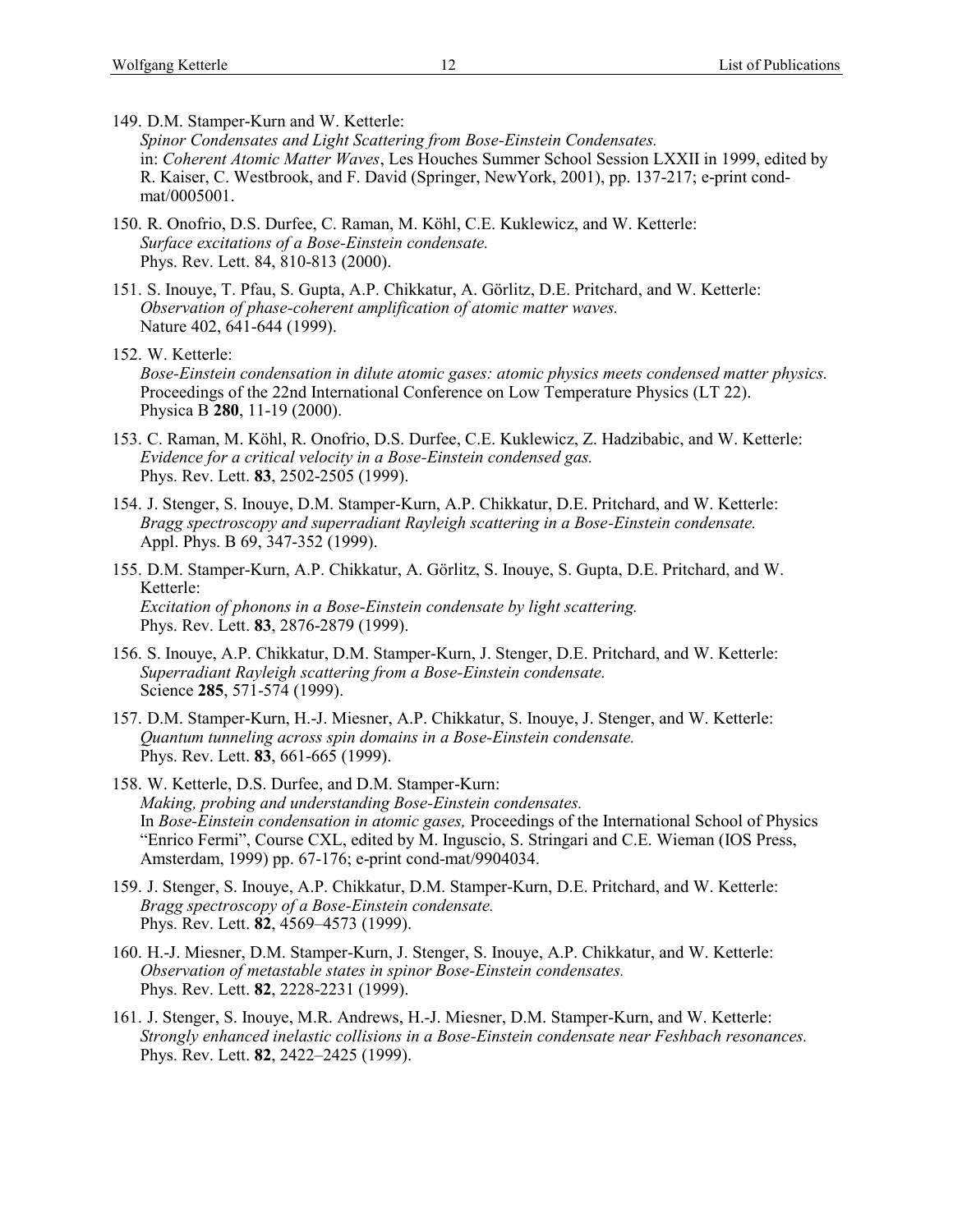- 162. J. Stenger, D.M. Stamper-Kurn, M.R. Andrews, A.P. Chikkatur, S. Inouye, H.-J. Miesner, and W. Ketterle: *Optically confined Bose-Einstein condensates.* Proceedings of the Symposium on "Quantum Fluids and Solids" (QFS 98), Amherst, Massachusetts, June 9-14, 1998.
	- J. Low Temp. Phys. **113**, 167-188 (1998).
- 163. J. Stenger, S. Inouye, D.M. Stamper-Kurn, H.-J. Miesner, A.P. Chikkatur, and W. Ketterle: *Spin domains in ground state spinor Bose-Einstein condensates.* Nature **396**, 345-348 (1998).
- 164. D.M. Stamper-Kurn, H.-J. Miesner, A.P. Chikkatur, S. Inouye, J. Stenger, and W. Ketterle: *Reversible formation of a Bose-Einstein condensate.* Phys. Rev. Lett. **81**, 2194-2197 (1998).
- 165. S. Inouye, M.R. Andrews, J. Stenger, H.-J. Miesner, D.M. Stamper-Kurn, and W. Ketterle: *Observation of Feshbach resonances in a Bose-Einstein condensate.* Nature **392**, 151-154 (1998), [http://dx.doi.org/10.1038/32354.](http://dx.doi.org/10.1038/32354)
- 166. H.-J. Miesner and W. Ketterle: *Bose-Einstein condensation in dilute atomic gases.* Proceedings of the Symposium on "The Advancing Frontiers of Condensed Matter Science", Philadelphia, Oct. 13-14, 1997. Solid State Comm. **107**, 629-637 (1998).
- 167. D.M. Stamper-Kurn, H.-J. Miesner, S. Inouye, M.R. Andrews, and W. Ketterle: *Collisionless and hydrodynamic excitations of a Bose-Einstein condensate.* Phys. Rev. Lett. **81**, 500-503 (1998).
- 168. H.-J. Miesner, D.M. Stamper-Kurn, M.R. Andrews, D.S. Durfee, S. Inouye, and W. Ketterle: *Bosonic stimulation in the formation of a Bose-Einstein condensate.* Science **279**, 1005-1007 (1998).
- 169. D.M. Stamper-Kurn, M.R. Andrews, A.P. Chikkatur, S. Inouye, H.-J. Miesner, J. Stenger, and W. Ketterle: *Optical confinement of a Bose-Einstein condensate.* Phys. Rev. Lett. **80**, 2027-2030 (1998).
- 170. D.S. Durfee and W. Ketterle: *Experimental studies of Bose-Einstein condensation.* Optics Express **2**, 299-313 (1998).
- 171. M.R. Andrews, D.S. Durfee, S. Inouye, D.M. Kurn, H.-J. Miesner, and W. Ketterle: *Studies of Bose-Einstein condensates.* Proceedings of the Symposium on "Quantum Fluids and Solids" (QFS 97), Paris, July 20-26, 1997. J. Low Temp. Phys. **110**, 153-166 (1998).
- 172. W. Ketterle and H.-J. Miesner: Coherence properties of Bose-Einstein condensates and atom lasers. Phys. Rev. A **56**, 3291-3293 (1997).
- 173. M.R. Andrews, D.M. Kurn, H.-J. Miesner, D.S. Durfee, C.G. Townsend, S. Inouye, and W. Ketterle: *Propagation of sound in a Bose-Einstein condensate.* Phys. Rev. Lett. **79**, 549-552 (1997); Erratum: Phys. Rev. Lett. **80**, 2967 (1998).
- 174. N.J. van Druten and W. Ketterle: Two-step condensation of the ideal Bose gas in highly anisotropic traps. Phys. Rev. Lett. **79**, 553-556 (1997).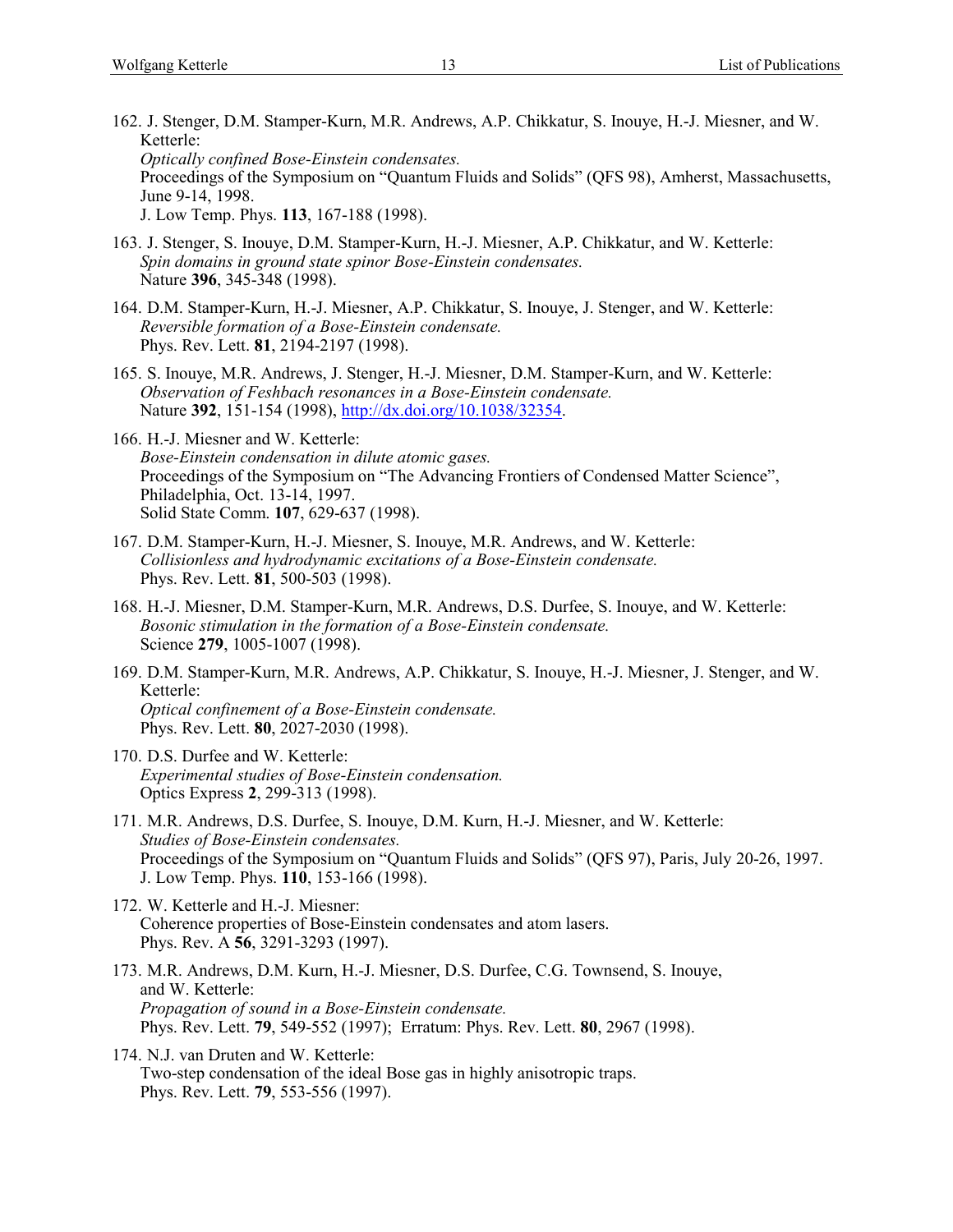- 175. M.R. Andrews, C.G. Townsend, H.-J. Miesner, D.S. Durfee, D.M. Kurn, and W. Ketterle: *Observation of interference between two Bose condensates.* Science **275**, 637-641 (1997).
- 176. M.-O. Mewes, M.R. Andrews, D.M. Kurn, D.S. Durfee, C.G. Townsend, and W. Ketterle: *Output coupler for Bose-Einstein condensed atoms.* Phys. Rev. Lett. **78**, 582-585 (1997).
- 177. N.J. van Druten, C.G. Townsend, M.R. Andrews, D.S. Durfee, D.M. Kurn, M.-O. Mewes, and W. Ketterle: *Bose-Einstein condensates – a new form of quantum matter.* Proceedings of the 21st International Conference on Low Temperature Physics (LT 21). Czech. J. Phys. **46**, Suppl. S6, 3077-3088 (1996).
- 178. M.-O. Mewes, M.R. Andrews, N.J. van Druten, D.M. Kurn, D.S. Durfee, C.G. Townsend, and W. Ketterle: *Collective excitations of a Bose-Einstein condensate in a magnetic trap.* Phys. Rev. Lett. **77**, 988-991 (1996).
- 179. W. Ketterle, M.R. Andrews, K.B. Davis, D.S. Durfee, D.M. Kurn, M.-O. Mewes, and N.J. van Druten: *Bose-Einstein condensation of ultracold atomic gases.* Proceedings of the 15th General Conference of the Condensed Matter Division of the European Physical Society, Baveno-Stresa, April 1996. Physica Scripta **T66**, 31-37 (1996).
- 180. M.R. Andrews, M.-O. Mewes, N.J. van Druten, D.S. Durfee, D.M. Kurn, and W. Ketterle: *Direct, non-destructive imaging of a Bose condensate.* Science **273**, 84-87 (1996).
- 181. M.-O. Mewes, M.R. Andrews, N.J. van Druten, D.M. Kurn, D.S. Durfee, and W. Ketterle: *Bose-Einstein condensation in a tightly confining dc magnetic trap.* Phys. Rev. Lett. **77**, 416-419 (1996).
- 182. W. Ketterle and N.J. van Druten: *Evaporative cooling of atoms.* Advances in Atomic, Molecular, and Optical Physics, edited by B. Bederson and H. Walther, Vol. 37, 181-236 (1996).
- 183. W. Ketterle and N.J. van Druten: Bose-Einstein condensation of a finite number of particles trapped in one or three dimensions. Phys. Rev. A **54**, 656-660 (1996).
- 184. K.B. Davis, M.-O. Mewes, M.R. Andrews, N.J. van Druten, D.S. Durfee, D.M. Kurn, and W. Ketterle: *Bose-Einstein condensation in a gas of sodium atoms.* Phys. Rev. Lett. **75**, 3969-3973 (1995),<http://link.aps.org/doi/10.1103/PhysRevLett.75.3969>
- 185. K.B. Davis, M.-O. Mewes, M.A. Joffe, M.R. Andrews, and W. Ketterle: *Evaporative cooling of sodium atoms.* Phys. Rev. Lett. **74**, 5202 (1995); Erratum: Phys. Rev. Lett. **75**, 2909 (1995).
- 186. K.B. Davis, M.-O. Mewes, and W. Ketterle: *An analytical model for evaporative cooling of atoms.* Appl. Phys. B **60**, 155-159 (1995).
- 187. W. Ketterle, K.B. Davis, M.A. Joffe, A. Martin, and D.E. Pritchard: *High densities of cold atoms in a dark spontaneous-force optical trap.* Phys. Rev. Lett. **70**, 2253-2256 (1993).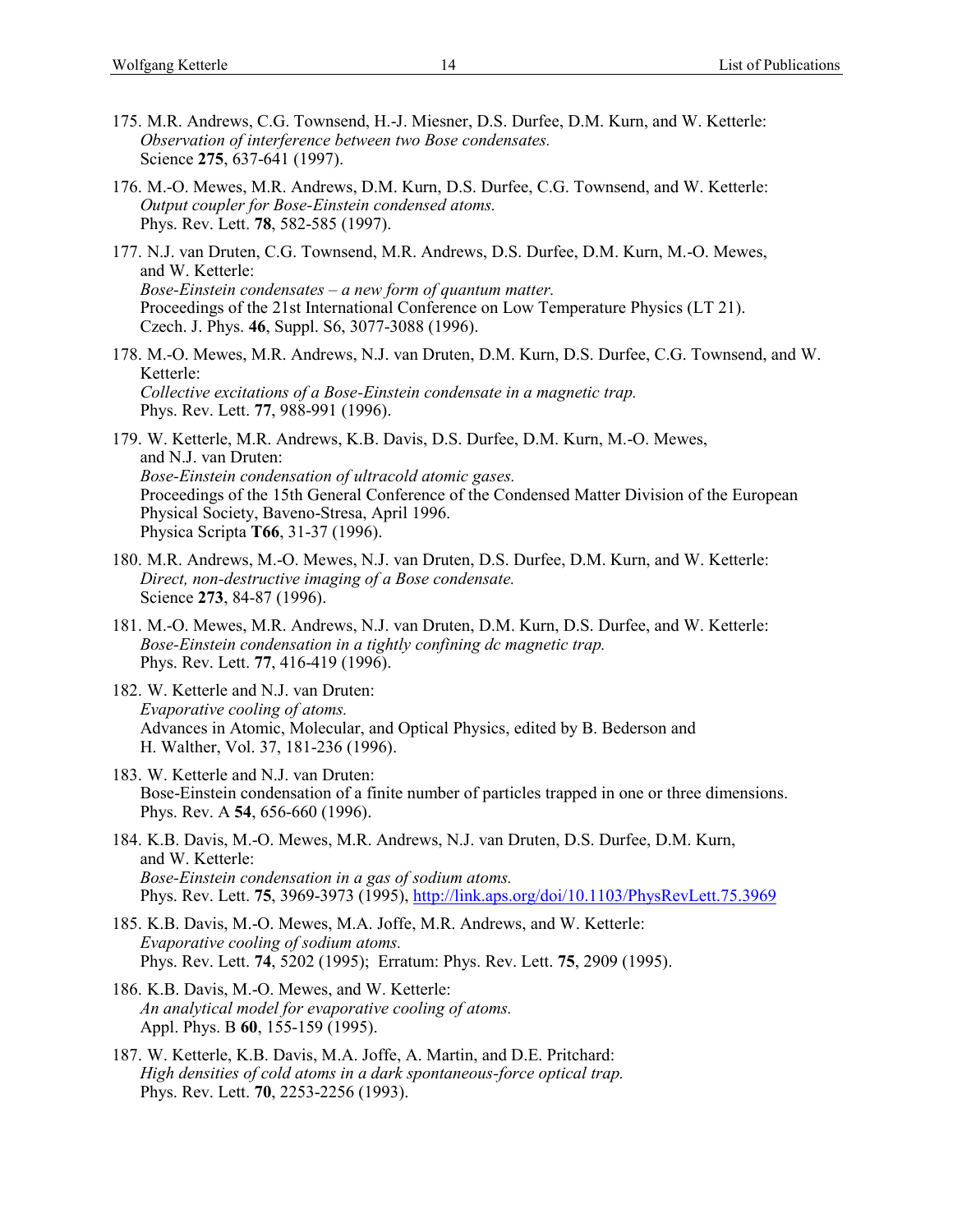- 188. M.A. Joffe, W. Ketterle, A. Martin, and D.E. Pritchard: *Transverse cooling and deflection of an atomic beam inside a Zeeman slower.* J. Opt. Soc. Am. B **10**, 2257-2262 (1993).
- 189. W. Ketterle, A. Martin, M.A. Joffe, and D.E. Pritchard: *Slowing and cooling atoms in isotropic laser light.* Phys. Rev. Lett. **69**, 2843-2846 (1992).
- 190. D.E. Pritchard and W. Ketterle: *Atom traps and atoms optics.* In *Laser Manipulation of Atoms and Ions,* Proceedings of the International School of Physics "Enrico Fermi", Course CXVIII, edited by E. Arimondo, W.D. Phillips, and F. Strumia (North-Holland, Amsterdam, 1992), pp. 473-496.
- 191. W. Ketterle and D.E. Pritchard: *Atom cooling by time-dependent potentials.* Phys. Rev. A **46**, 4051-4054 (1992).
- 192. A. Arnold, B. Lange, T. Bouché, T. Heitzmann, G. Schiff, W. Ketterle, P. Monkhouse, and J. Wolfrum: *Absolute temperature fields in flames by 2D-LIF of OH using excimer lasers and CARS spectroscopy.* Ber. Bunsenges. Phys. Chem. **96**, 1388-1393 (1992).
- 193. F. Dinkelacker, M. Schäfer, W. Ketterle, J. Wolfrum, W. Stolz, and J. Köhler: *Determination of the third velocity component with PTA using an intensity graded light sheet.* Experiments in Fluids **13**, 357-359 (1992).
- 194. W. Ketterle and D.E. Pritchard: *Trapping and focusing ground state atoms with static fields.* Appl. Phys. B **54**, 403-406 (1992).
- 195. W. Ketterle, M. Schäfer, A. Arnold, and J. Wolfrum: *2D single-shot imaging of OH radicals using tunable excimer lasers.* Appl. Phys. B **54**, 109-112 (1992).
- 196. M. Schäfer, W. Ketterle, and J. Wolfrum: Saturated 2D-LIF of OH and 2D determination of effective collisional lifetimes in atmospheric pressure flames. Appl. Phys. B **52**, 341-346 (1991).
- 197. A. Arnold, H. Becker, R. Hemberger, W. Hentschel, W. Ketterle, M. Köllner, W. Meienburg, P. Monkhouse, H. Neckel, M. Schäfer, K.P. Schindler, V. Sick, R. Suntz, and J. Wolfrum: *Laser in-situ monitoring of combustion processes.* Appl. Opt. **29**, 4860-4872 (1990).
- 198. V. Sick, A. Arnold, E. Dießel, T. Dreier, W. Ketterle, B. Lange, J. Wolfrum, K.-U. Thiele, F. Behrendt, and J. Warnatz: *Two-dimensional laser diagnostics and modeling of counterflow diffusion flames.* Twenty-third Symposium (International) on Combustion, The Combustion Institute, pp. 495-501 (1990).
- 199. A. Arnold, R. Hemberger, R. Herden, W. Ketterle, and J. Wolfrum: *Laser stimulation and observation of ignition processes in CH3OH/O2- mixtures.* Twenty-third Symposium (International) on Combustion, The Combustion Institute, pp. 1783-1788  $(1990).$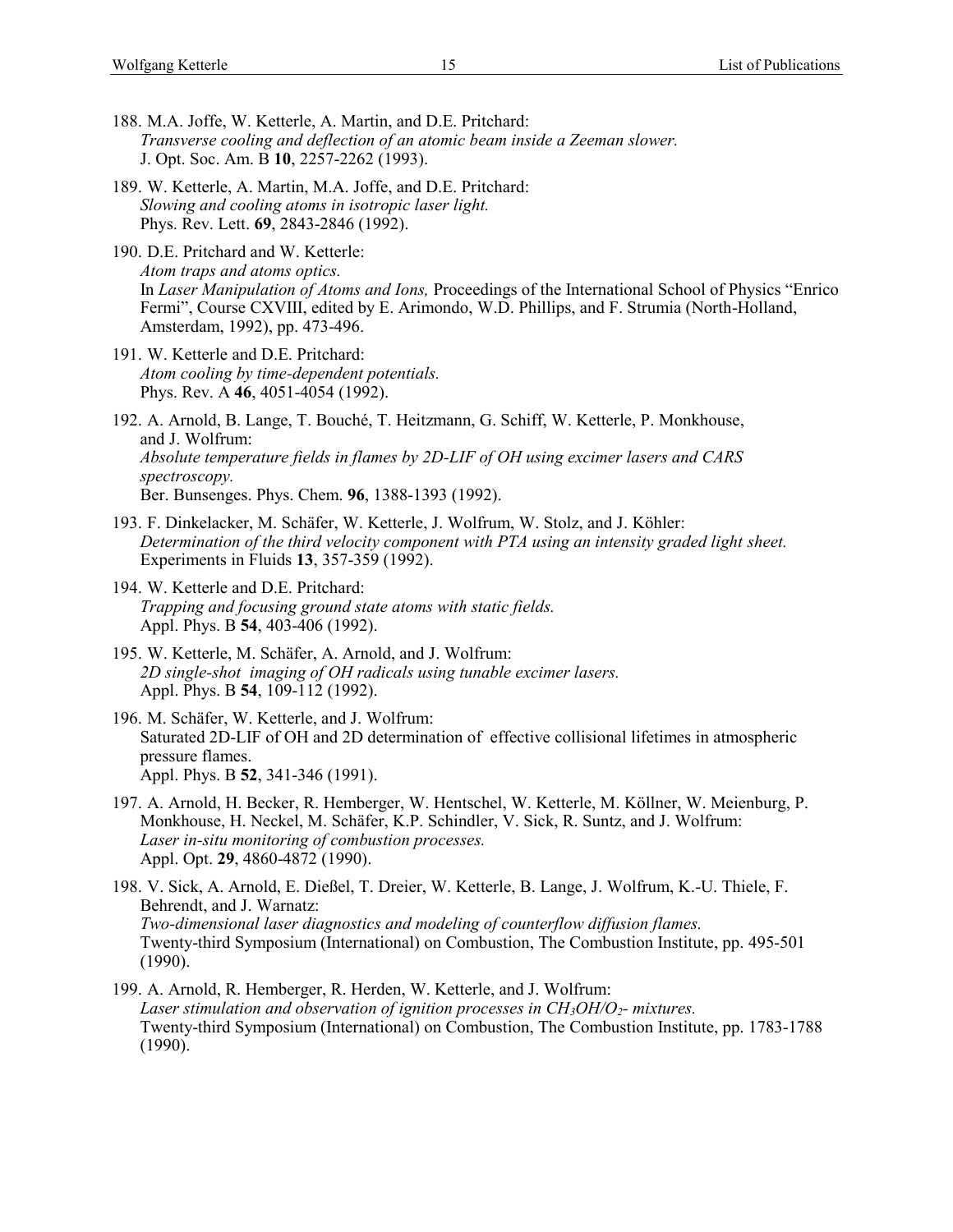200. W. Ketterle: *The emission spectrum of helium hydride. V. Characterization of low-lying Rydberg states*   $(n = 2 - 5)$ . J. Chem. Phys. **93**, 6935-6941 (1990). 201. W. Ketterle: *The emission spectrum of helium hydride. IV. Bands near 4100 and 4600 Å.* J. Chem. Phys. **93**, 6929-6934 (1990). 202. W. Ketterle: *The emission spectrum of helium hydride. III. Bands near 5200, 5300 and 6000 Å.* J. Chem. Phys. **93**, 3760-3772 (1990). 203. W. Ketterle: *The emission spectrum of helium hydride. II. Bands near 5500 and 6400 Å.* J. Chem. Phys. **93**, 3752-3759 (1990). 204. A. Arnold, W. Ketterle, H. Becker, and J. Wolfrum: *Simultaneous single-shot imaging of OH and O<sup>2</sup> using a two-wavelength excimer laser.* Appl. Phys. B **51**, 99-102 (1990). 205. W. Ketterle, A. Arnold, and M. Schäfer: *Two-wavelength operation of a tunable KrF excimer laser - a promising technique for combustion diagnostics.* Appl. Phys. B **51**, 91-93 (1990). 206. W. Ketterle, H.-P. Messmer, and H. Walther: *High Rydberg states of helium hydride.* Phys. Rev. A **40**, 7434-7437 (1989). 207. W. Ketterle: *The bending vibration of n=3 states of H3.* Chem. Phys. Lett. **160**, 139-142 (1989). 208. W. Ketterle, H. Figger, and H. Walther: *Spectroscopy of triatomic hydrogen: II. Bands near 4500 and 7100 Å.* Z. Phys. D **13**, 139-146 (1989). 209. H. Figger, W. Ketterle, and H. Walther: Spectroscopy of triatomic hydrogen: I. Bands near 5600, 5800 and 6025 Å. Z. Phys. D **13**, 129-137 (1989). 210. W. Ketterle: *The electronic structure of helium hydride.* Phys. Rev. Lett. **62**, 1480-1483 (1989). 211. W. Ketterle, H.-P. Messmer, and H. Walther: *The*  $v_1$  *vibration of*  $H_3$ *<sup>+</sup> and autoionizing Rydberg states of*  $H_3$ *.* Europhys. Lett. **8**, 333-338 (1989). 212. A. Dodhy, W. Ketterle, H.-P. Messmer, and H. Walther: *A zero Kelvin Rydberg spectrum of H3*. Chem. Phys. Lett. **151**, 133-137 (1988). 213. W. Ketterle, P. Graßhoff, H. Figger, and H. Walther: *Observation of the ND<sup>4</sup> Schüler band in a neutralized ion beam experiment.* Z. Phys. D **9**, 325-329 (1988). 214. W. Ketterle, A. Dodhy, and H. Walther: *The emission spectrum of helium hydride. I.: Bands near 8000 Å.* J. Chem. Phys. **89**, 3442-3453 (1988).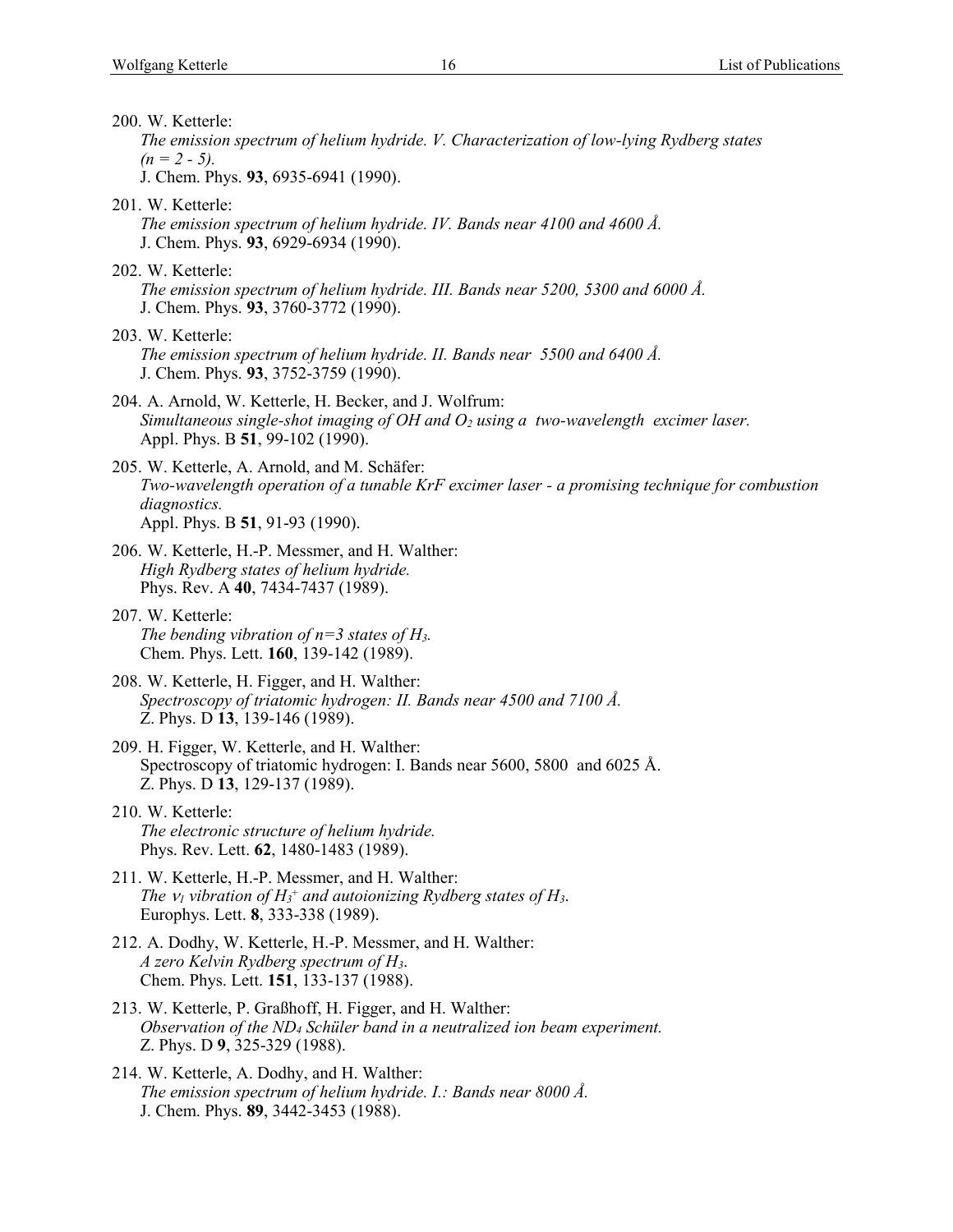- 215. W. Ketterle and H. Walther: *A discrete spectrum of neon hydride.* Chem. Phys. Lett. **146**, 180-183 (1988).
- 216. W. Ketterle, A. Dodhy, and H. Walther: *Bound-free emission of the helium hydride molecule.* Chem. Phys. Lett. **129**, 76-78 (1986).
- 217. W. Ketterle, H. Figger, and H. Walther: *Emission spectra of bound helium hydride.* Phys. Rev. Lett. **55**, 2941-2944 (1985).
- 218. H. Figger, Y. Fukuda, W. Ketterle, and H. Walther: *Spectra and lifetimes of triatomic hydrogen molecules.* Can. J. Phys. **62**, 1274-1279 (1984).
- 219. W. Götze and W. Ketterle: *Nuclear spin relaxation in disordered conductors.* Z. Phys. B **54**, 49-57 (1983),<https://doi.org/10.1007/BF01507949>

### **II. Articles in Proceedings**

- 1. H. Miyake, G. Siviloglou, C. Kennedy, W. Burton, and W. Ketterle: *Realization of the Harper Hamiltonian with Ultracold Atoms in Optical Lattices.* in CLEO: 2014, OSA Technical Digest (online) (Optical Society of America, 2014), paper FF2D.1.
- 2. W. Ketterle: *Ultracold fermions with repulsive interactions.* in: Proceedings of ICAP 2012, Palaiseau, France, July 23–27, EPJ Web of Conferences **57**, 01001 (2013), DOI: 10.1051/epjconf/20135701001.
- 3. W. Ketterle: *From strongly interacting atomic systems to optical lattices,* in: *The Theory of the Quantum World*, Proceedings of the 25th Solvay Conference on Physics, eds. D. Gross, M. Henneaux, and A. Sevrin (World Scientific, Singapore 2013) , pp. 104-106.
- 4. D.M. Weld and W. Ketterle: *Towards quantum magnetism with ultracold atoms.* Proceedings of ICAP 2010, Cairns, Australia, July 25-30, 2010, Journal of Physics: Conference Series 264, 012017 (2011).
- 5. W. Ketterle, Y. Shin, A. Schirotzek, and C. H. Schunk: *Superfluidity in a gas of strongly interacting fermions.* in: *BCS: 50 Years*, eds. L.N. Cooper, D. Feldman (World Scientific, Singapore 2010).
- 6. Y. Shin, A. Schirotzek, C.H. Schunk, and W. Ketterle: *Mapping the phase diagram of a two-component Fermi gas with strong interactions.* in: *Pushing the Frontiers of Atomic Physics*, Proceedings of the XXI International Conference on Atomic Physics 2008, eds. R. Côté, P.L. Gould, M.G. Rozman, and W.W. Smith (World Scientific, Singapore, 2009) pp. 230-239.
- 7. W. Ketterle, Y. Shin, A. Schirotzek, and C.H. Schunk. *Superfluidity in a gas of strongly interacting fermions.* J. Phys.: Condens. Matter **21**, 164206(2009).
- 8. W. Ketterle: *New forms of matter near absolute zero temperature.* in: Digital Excellence, eds. P.J.J. Welfens, E. Walther-Klaus, Springer (Berlin) 2008, pp. 7-11.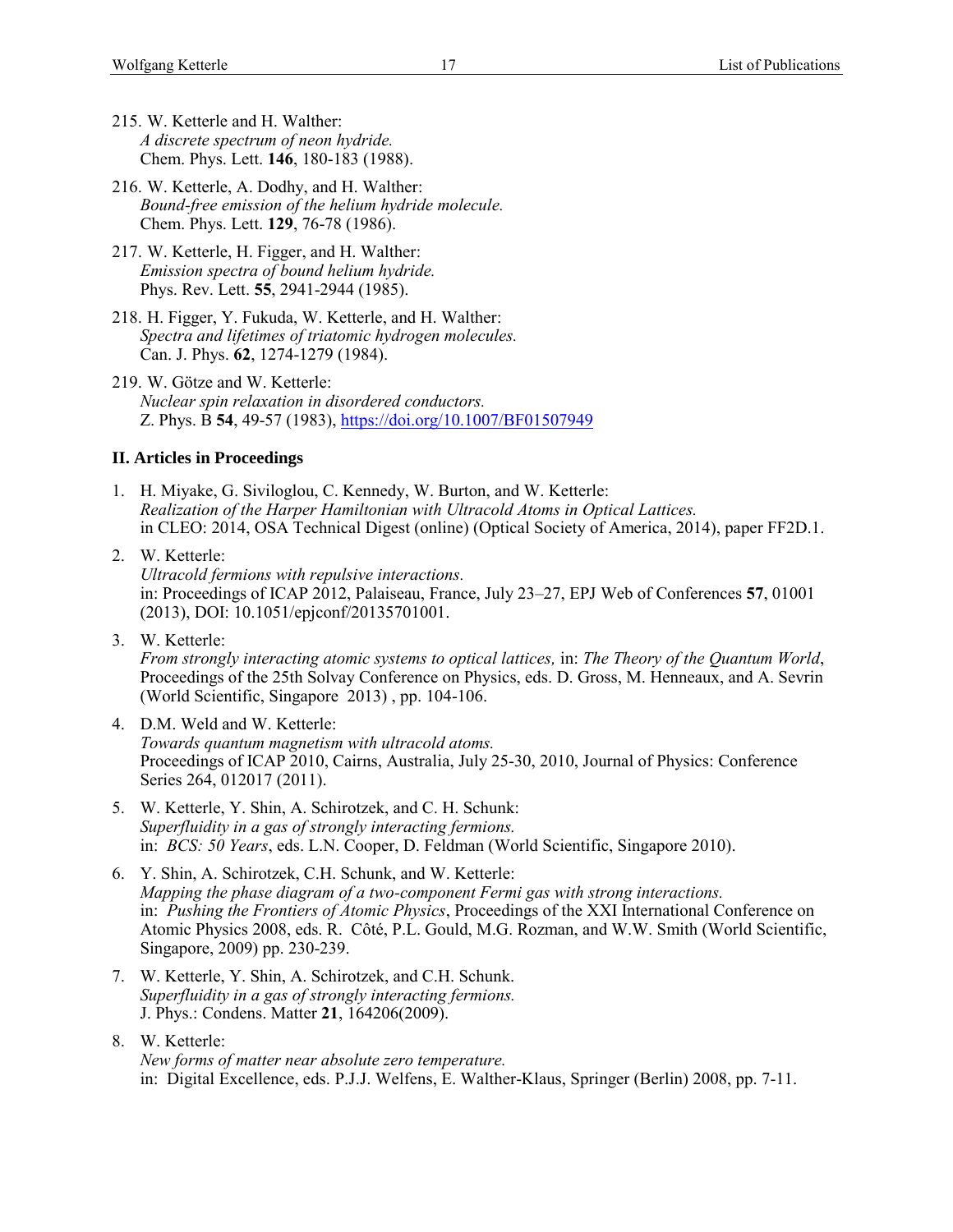9. W. Ketterle:

*New forms of quantum matter near absolute zero temperature.* International Journal of Modern Physics D**16**, 2413 – 2419 (2007).

10. Wolfgang Ketterle:

*New Frontiers with Ultracold Gases.* in: *Atomic Physics 19,* Proceedings of the XIX International Conference on Atomic Physics (ICAP) 2004, eds. L.G. Marcassa, K. Helmerson, V.S. Bagnato (American Institute of Physics, 2005) pp. 25- 29.

- 11. K. Dieckmann, C.A. Stan, S. Gupta, Z. Hadzibabic, C.H. Schunck, and W. Ketterle: *Decay of an Ultacold Fermionic Lithium .Gas near a Feshbach Resonance.* in: *Interactions in Ultracold Gases*, edited by M. Weidemüller and C. Zimmermann (Wiley, Weinheim, 2003) pp. 437-440.
- 12. Wolfgang Ketterle:

*The Bose-Einstein Condensate- a Superfluid Gas of Coherent Atoms.* Proceedings of the XVIII International Conference on Atomic Physics (ICAP) 2002, eds. H.R. Sadeghpour, E.J. Heller, D.E. Pritchard (World Scientific, 2003) pp. 11-18.

13. S. Inouye, J.R. Abo-Shaeer,.P. Chikkatur, A. Görlitz, S. Gupta, T.L. Gustavson, A.E. Leanhardt, C. Raman, T. Rosenband, J.M. Vogels, K. Xu, D.E. Pritchard, and W. Ketterle: *Vortex Excitations in a Bose-Einstein Condensate.* Proceedings of the 7th International Symposium on Foundations of Quantum Mechanics in the Light of New Technology (ISQM-Tokyo '01), Hatoyama, Japan, August 27-30, 2001 (World Scientific, Singapore, 2002), pp. 122-127.

- 14. W. Ketterle, A.P. Chikkatur, and C. Raman: *Collective enhancement and suppression in Bose-Einstein condensates.* in: Atomic Physics 17, edited by E. Arimondo, P. DeNatale, and M. Inguscio (American Institute of Physics, Melville, New York, 2001), pp. 337-355; e-print cond-mat/0010375.
- 15. W. Ketterle:

*Experimental Studies of Bose-Einstein Condensates in Sodium.* in: *Bose Einstein Condensates and Atom Lasers*, edited by S. Martellucci, A.N. Chester, A. Aspect, and M. Inguscio (Kluwer Academic, New York, 2000), pp. 1-29.

16. D.M. Stamper-Kurn, A.P. Chikkatur, A. Görlitz, S. Gupta, S. Inouye, J. Stenger, D.E. Pritchard, and W. Ketterle: *Probing Bose-Einstein condensates with optical Bragg scattering*

in: *Recent Progress in Many-Body Theories*, R.F. Bishop, K.A. Gernoth, N.R. Walet, and Y. Xian eds. (World Scientific, 2000); Int. J. Mod. Phys. B **15**, 1621-1640 (2001).

17. W. Ketterle and C. Raman:

*Collisions at nanokelvin temperatures in Bose-Einstein condensates.* in: *The Physics of Electronic and Atomic Collisions,* Proceedings of the XXI International Conference in Sendai, Japan, 1999, editors Y. Itikawa, K. Okuno, H. Tanaka, A, Yagishita, M. Matsuzawa (American Institute of Physics, Melville, New York, 2000) pp. 23-43.

18. H.-J. Miesner and W. Ketterle: *Bose-Einstein condensation in dilute atomic gases and realization of an atom laser.* (Article is a shortened version of the Solid State Comm. paper). SPIE Proceedings Vol. 3270, Methods for Ultrasensitive Detection, ed. B. L. Fearey, ISBN 0-8194- 2709-8, pp. 107-115 (1998).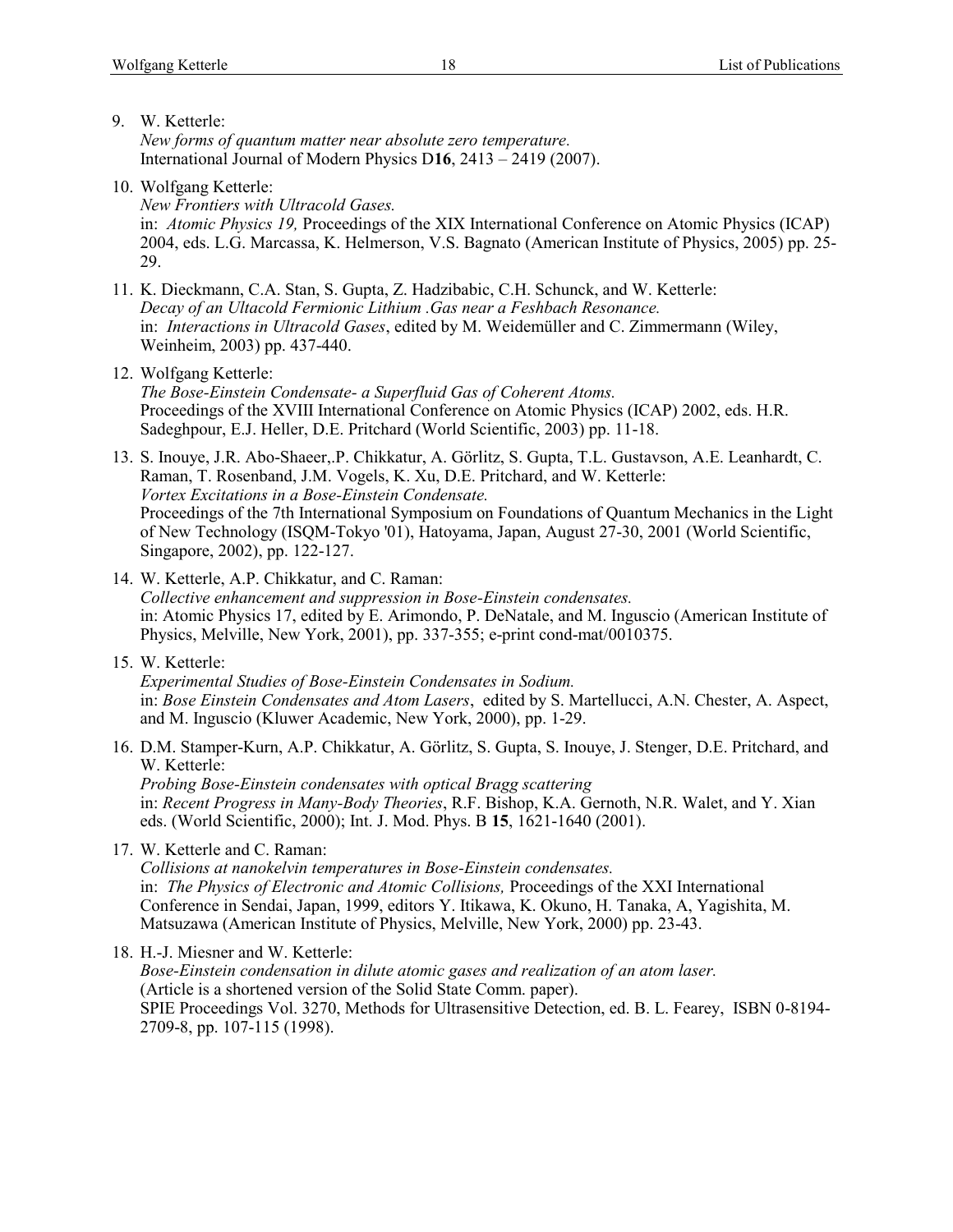- 19. M.R. Andrews, D.S. Durfee, S. Inouye, D.M. Kurn, H.-J. Miesner, and W. Ketterle: *Studies of Bose-Einstein condensates.* (Article identical to the J. Low. Temp. Phys. paper). in: *Macroscopic Quantum Coherence*, eds. E. Sassaroli, Y. Srivastava, J. Swain, and A. Widom (World Scientific, Singapore, 1998), pp. 38-52.
- 20. C.G. Townsend, N.J. van Druten, M.R. Andrews, D.S. Durfee, D.M. Kurn, M.-O. Mewes, and W. Ketterle:

*Bose-Einstein condensation of a weakly interacting gas.* (Article is a slightly extended version of the Czech. J. Phys. paper). in: Atomic Physics 15 (World Scientific, Singapore, 1997), pp. 192-211. also appeared in: OSA Trends in Optics and Photonics (TOPS) Vol. 7, Ultracold Atoms and Bose-Einstein-Condensation, Keith Burnett ed. (Optical Society of America, Washington, DC 1996), pp. 2- 13.

21. W. Ketterle:

*Gravitational limitations of experiments with magnetically trapped nanokelvin atoms.* Proceedings of the 1996 NASA/JPL Low Temperature Microgravity Physics Workshop, Pasadena, NASA Document D-13845, p. 133 (1996).

22. W. Ketterle and D.E. Pritchard:

*Towards higher densities of cold atoms: intense slow atom beams and dark light traps.* in: "Fundamentals of Quantum Optics III", Proceedings of the Fifth Meeting on Laser Phenomena, Lecture Notes in Physics Vol. 420, edited by F. Ehlotzky (Springer, Berlin, 1993), pp. 77-89.

- 23. A. Arnold, H. Becker, W. Ketterle, M. Schäfer, and J. Wolfrum:s *Combustion diagnostics by two-dimensional laser induced fluorescence using tunable excimer lasers.* Proceedings of the Ninth International Congress on Applications of Lasers and Electro-Optics (ICALEO '90), LIA Volume 72, pp. 70-82, Laser Institute of America, Orlando (1991).
- 24. A. Arnold, H. Becker, W. Ketterle, P. Monkhouse, R. Suntz, M. Köllner und J. Wolfrum: Einsatz von Ultrakurzzeit- und Hochleistungs-UV-Lasersystemen zur mehr–dimensionalen Fluoreszenzdiagnostik industrieller Verbrennungsprozesse. VDI-Berichte 765, 457-469 (1989).
- 25. W. Ketterle and H. Walther: *Spectroscopy of triatomic hydrogen and helium hydride.* in: *Spectral Line Shapes*, Volume 5, Ossolineum Publishing, Wroclaw, Poland, pp. 563-578 (1989).

## **III. Popular articles**

- 1. W. Ketterle and A. Jamison: *An atomic physics perspective on the kilogram's new definition.* Physics Today **73**, 5, 32 (2020);<https://doi.org/10.1063/PT.3.4472>
- 2. I. Chuang and W. Ketterle: *A Transformative Teaching Experience in Atomic Physics at MIT.* Physics@MIT Journal 2016, p. 55,<http://web.mit.edu/physics/news/physicsatmit/fall2016.html>
- 3. W. Ketterle: *Happy birthday BEC.* Nature Physics 11, 982 (2015), [http://dx.doi.org/10.1038/nphys3589.](http://dx.doi.org/10.1038/nphys3589)
- 4. W. Ketterle: *Inside the quantum Hall effect.* Nature Physics **11**, 90 (2015), [http://dx.doi.org/10.1038/nphys3231.](http://dx.doi.org/10.1038/nphys3231)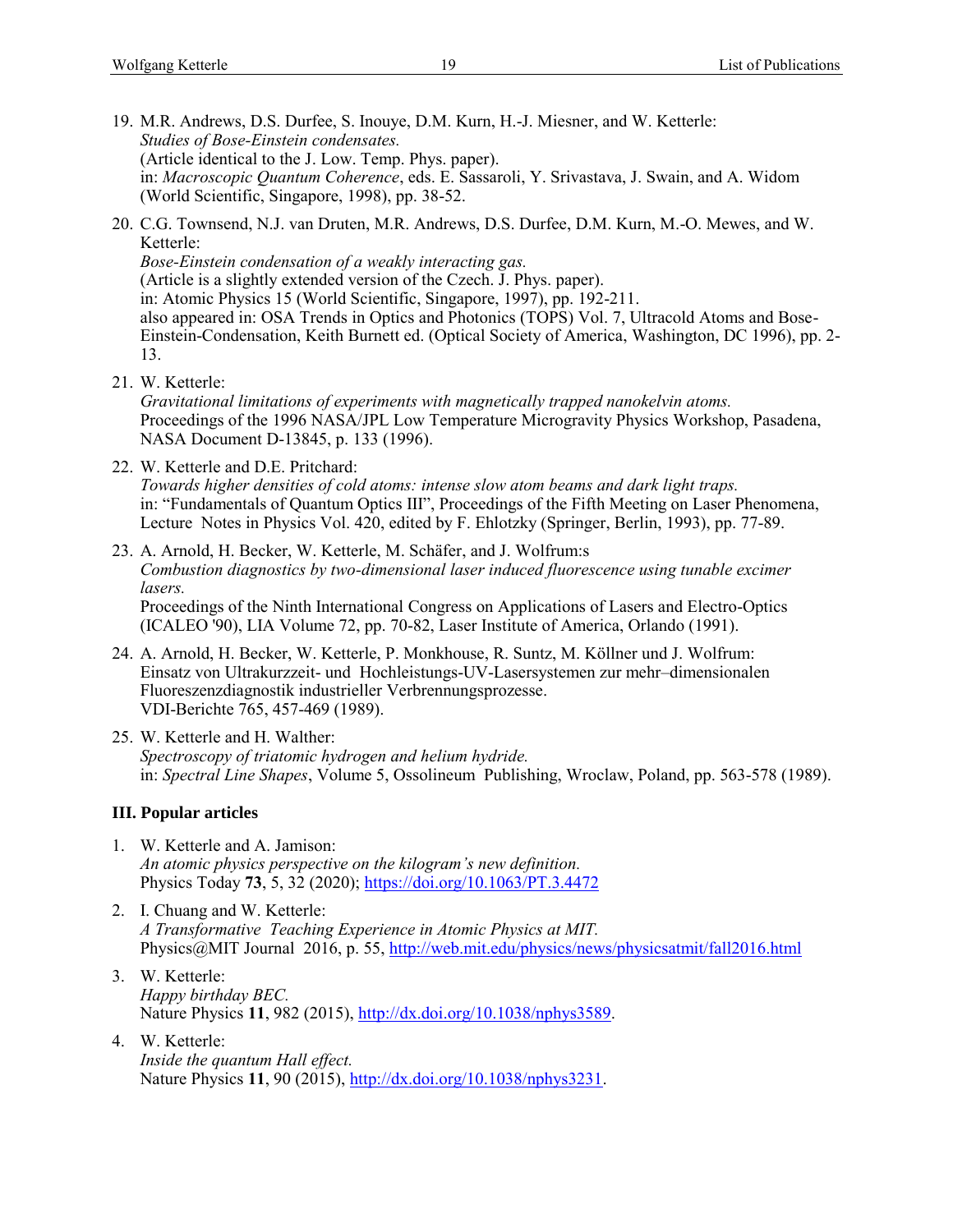- 5. W. Ketterle: *Bose-Einstein condensation.* in: Discoveries in Modern Science: Exploration, Invention, Technology. Ed. James Trefil. Vol. 1. Farmington Hills, MI: Macmillan Reference USA, 2015, pp. 99-102.
- 6. W. Ketterle and Y. Shin: *Fermi gases go with the superfluid flow* Physics World, June 2007, pp. 39-43.
- 7. W. Ketterle and G. Rempe: *Herbert Walther* (obituary). Physics Today, June 2007, p. 78.
- 8. W. Ketterle: *Ganz große Fische fangen.* Entrepreneur by Ernst & Young 1/2007, pp. 66-68.
- 9. W. Ketterle:

*Bose-Einstein Condensation: Identity Crisis for Indistinguishable Particles.* in "Quantum Mechanics at the Crossroads", eds. James Evans and Alan S. Thorndike, Springer, Berlin, 2006), pp. 159-183.

10. W. Ketterle:

*How are temperatures close to absolute zero achieved and measured?* Scientific American.com, Ask the Experts, January 19, 2004. http://www.sciam.com/askexpert\_question.cfm?articleID=00037290-04B2-1007- 84B283414B7F0000&pageNumber=1&catID=3 Scientific American, May 2004, p. 120.

11. W. Ketterle:

*Im Zickzack-Kurs zum Nobelpreis.* Jahresbericht 2001, Studienstiftung des deutschen Volkes.

12. W. Ketterle:

*Bose-Einstein-Kondensation – Quantenmechanik am absoluten Nullpunkt.* Jahrbuch der Akademie der Wissenschaften zu Göttingen 1999 (Vandenhoeck&Ruprecht, Göttingen, 2000).

13. W. Ketterle:

*Experimental studies of Bose-Einstein condensation.* Physics Today, December 1999, pp. 30-35. Japanese translation: Parity, 08/2000, pp. 4-12.

14. W. Ketterle:

*Bose-Einstein condensation.*  McGraw-Hill Encyclopedia of Science & Technology, 9<sup>th</sup> Edition. (McGraw-Hill, New York, 2000).

- 15. W. Ketterle: *What does a Bose-Einstein condensate look like?* Optics&Photonics News, December 1999, p. 38.
- 16. W. Ketterle: *Optical Confinement of Bose-Einstein Condensates*. Optics&Photonics News, December 1998, p. 42.
- 17. W. Ketterle:

*Atom laser.* McGraw-Hill 1999 Yearbook of Science & Technology (McGraw-Hill, New York, 1998), pp. 43-46.